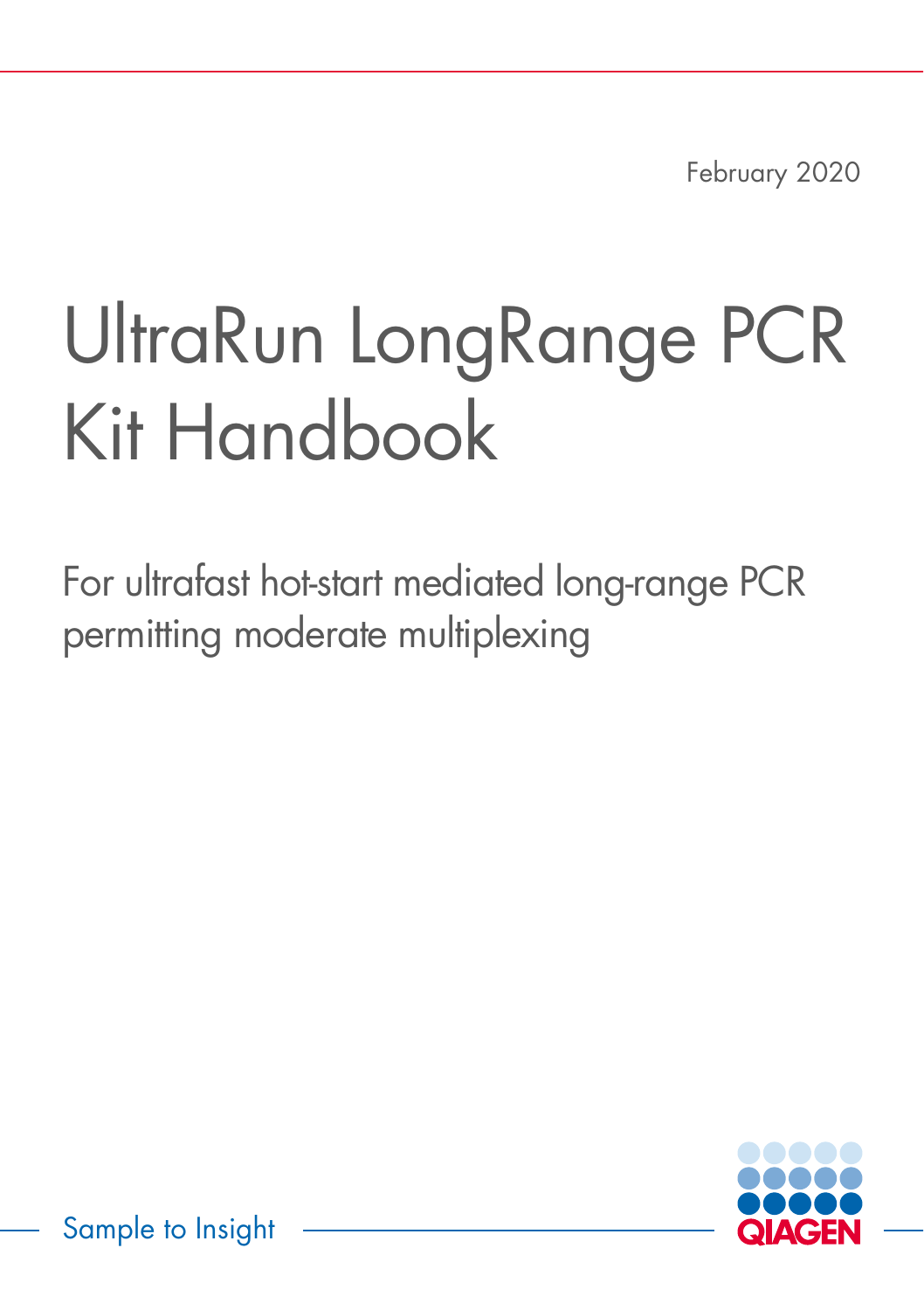### Contents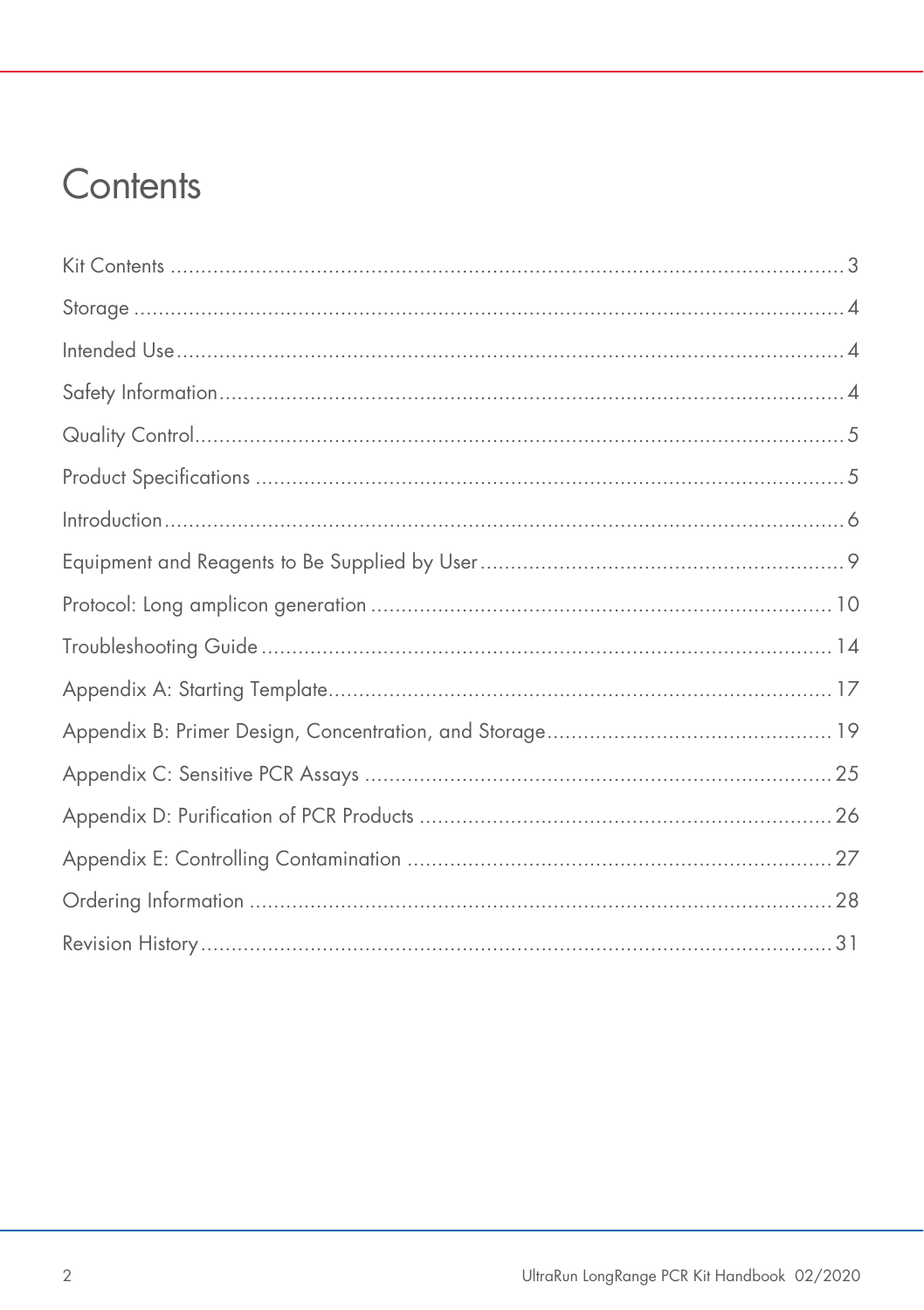### <span id="page-2-0"></span>Kit Contents

| UltraRun LongRange PCR Kit            | (100)          | (500)              |
|---------------------------------------|----------------|--------------------|
| Catalog no.                           | 206442         | 206444             |
| Number of reactions                   | 100            | 500                |
| UltraRun LongRange PCR Master Mix, 4x | 500 µl         | $5 \times 500$ pl  |
| Template Tracer, 25x                  | $200$ $\mu$    | $2 \times 200 \mu$ |
| Master Mix Tracer, 125x               | $50$ $\mu$     | 50 <sub>µ</sub>    |
| $Q-Solution^{\circ}$ , 5x             | $2 \text{ ml}$ | $2 \mathrm{ml}$    |
| PCR-grade water                       | $1.9$ ml       | $4 \times 1.9$ ml  |
| Quick-Start Protocol                  |                |                    |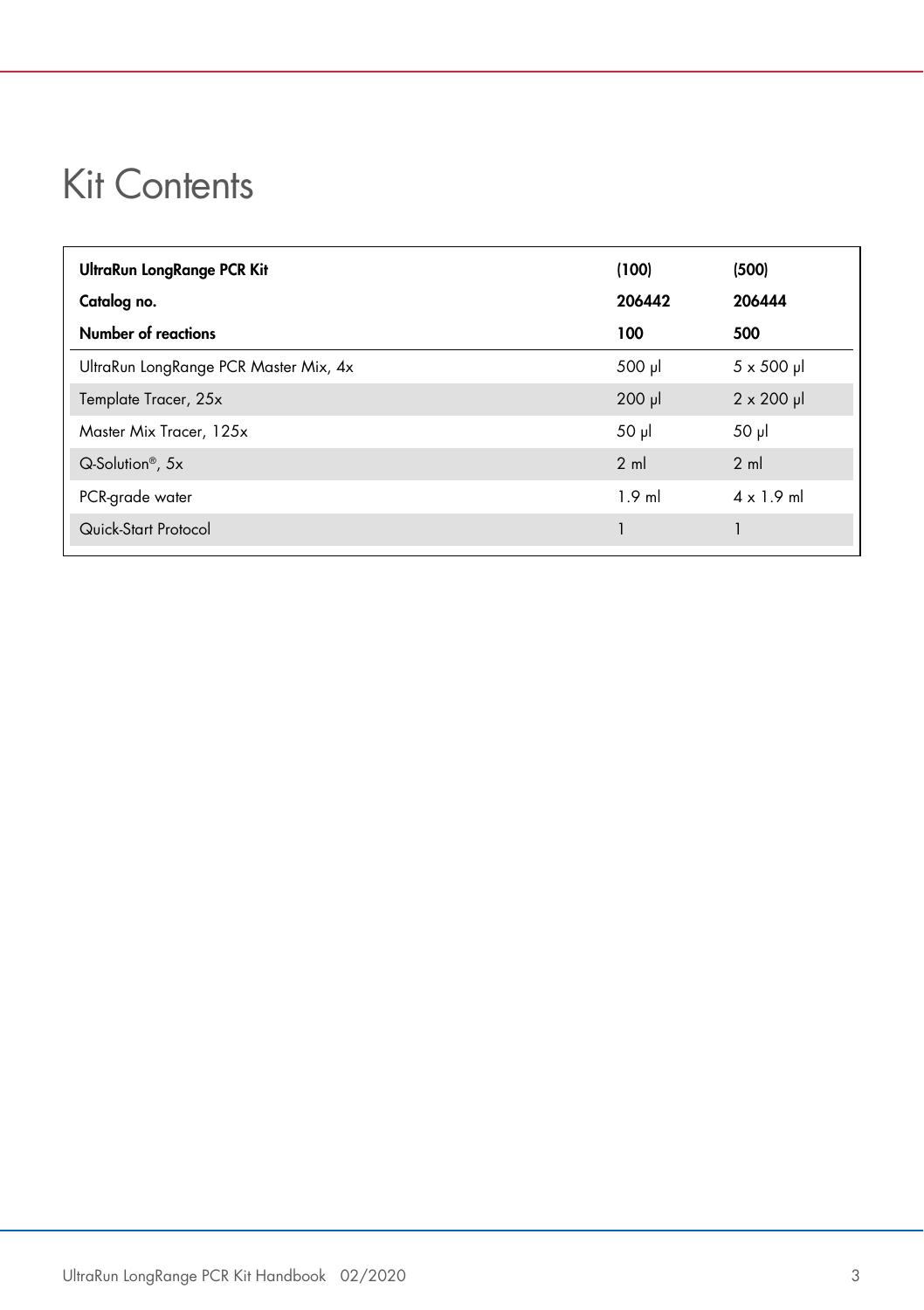### <span id="page-3-0"></span>Storage

The UltraRun LongRange PCR Kit is shipped on dry ice and should be stored immediately upon receipt at –15 to –30°C in a constant-temperature freezer. When the kit is stored under these conditions and handled correctly, performance is guaranteed until the expiration date printed on the kit label. The UltraRun LongRange PCR Master Mix can also be stored at 2–8°C for up to 6 months, or the expiration date printed on the kit label.

If desired, the Master Mix Tracer can be added to the UltraRun LongRange PCR Master Mix for long-term storage. For details, see section ["Adding Master Mix Tracer to the Master Mix"](#page-7-1) [\(Table 1,](#page-7-2) page [8\)](#page-7-2).

### <span id="page-3-1"></span>Intended Use

The UltraRun LongRange PCR Kit is intended for molecular biology applications. This product is not intended for the diagnosis, prevention or treatment of a disease. All due care and attention should be exercised in the handling of the products. We recommend all users of QIAGEN products to adhere to the NIH guidelines that have been developed for recombinant DNA experiments, or to other applicable guidelines.

### <span id="page-3-2"></span>Safety Information

When working with chemicals, always wear a suitable lab coat, disposable gloves and protective goggles. For more information, please consult the appropriate safety data sheets (SDSs). These are available online in convenient and compact PDF format at www.qiagen.com/safety where you can find, view and print the SDS for each QIAGEN kit and kit component.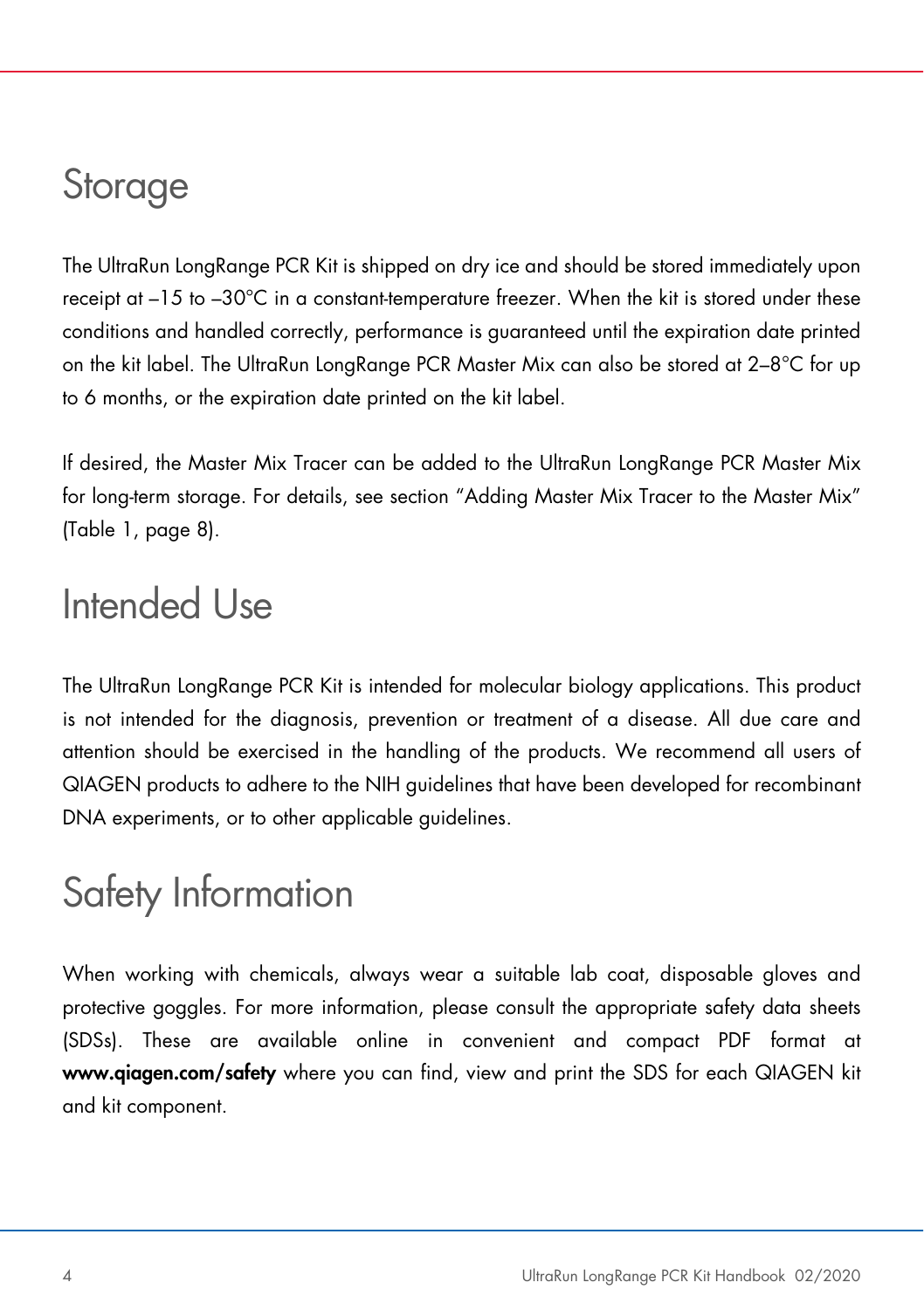### <span id="page-4-0"></span>Quality Control

In accordance with QIAGEN's ISO-certified Quality Management System, each lot of UltraRun LongRange PCR Kit is tested against predetermined specifications to ensure consistent product quality.

### <span id="page-4-1"></span>Product Specifications

The UltraRun LongRange PCR Kit contains the following:

| Component                             | <b>Description</b>                                                                                                                                                                                                                                                                                                                                                                 |
|---------------------------------------|------------------------------------------------------------------------------------------------------------------------------------------------------------------------------------------------------------------------------------------------------------------------------------------------------------------------------------------------------------------------------------|
| UltraRun LongRange PCR Master Mix, 4x | Contains UltraRun PCR Buffer and additives that enable fast cycling<br>and direct loading of the reactions onto agarose gels. Also contains<br>a blend of Tag DNA Polymerase and a polymerase with<br>proofreading capability as well as a dNTP-Mix. Antibody-mediated<br>hot-start feature of both polymerase and proofreader activity<br>requires a 3-min, 93°C incubation step. |
| Master Mix Tracer, 125x               | Orange dye allows tracking of master mix addition and monitoring<br>of agarose gel loading and electrophoresis. The dye runs at<br>approximately 50 bp on a 1% agarose gel.                                                                                                                                                                                                        |
| Template Tracer, 25x                  | Blue dye allows tracking of template DNA addition and monitoring<br>of agarose gel loading and electrophoresis. The dye runs at<br>approximately 4000 bp on a 1% agarose gel                                                                                                                                                                                                       |
| Q-solution                            | 5x concentrated                                                                                                                                                                                                                                                                                                                                                                    |
| PCR-grade water                       | Ultrapure quality, PCR-grade                                                                                                                                                                                                                                                                                                                                                       |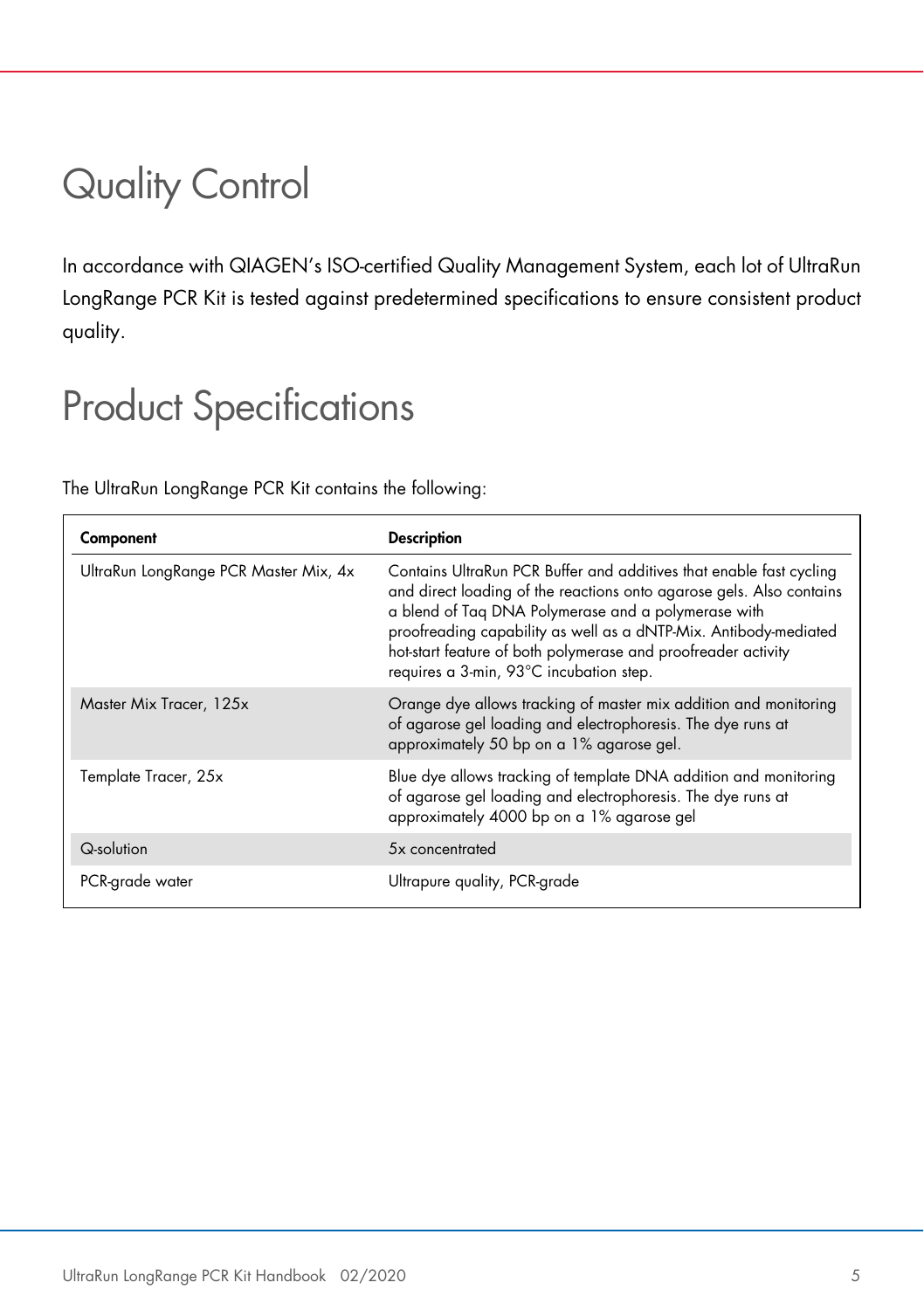### <span id="page-5-0"></span>Introduction

The UltraRun LongRange PCR Kit provides a convenient format for highly sensitive and long amplification using genomic DNA or cDNA as starting material. Due to the unique combination of enzymes and an improved buffer concept, low grade multiplexing of up to 6 amplicons in a range from 1-9Kb is possible.

Additional features include visual pipetting controls, a fast cycling protocol, room-temperature stability during and after reaction setup, and a 4x concentrated master mix format, allowing for higher sample input volumes. Furthermore the reactions can be directly loaded on agarose gels, and the optical tracer dyes serve as gel migration indicators.

UltraRun LongRange PCR Kit components

UltraRun LongRange PCR Master Mix

This ready-to-use master mix improves hands-on time and process robustness. It contains a blend of Taq DNA polymerase and a polymerase with proofreading capability, as well as sophisticated PCR buffer optimized for long PCR and dNTP-mix. At low temperatures, both polymerase and proofreader activity are kept in an inactive state by antibodies. This provides a stringent hot-start and prevents any enzymatic activity at ambient temperatures and until heat activation at 93°C, which is particularly important to prevent primer or DNA damage caused by the proofreader activity. Due to this functionality, complete reactions including primers and template are stable at room temperature for longer periods improving process handling. Furthermore, the master mix formulation enables direct load of PCR reactions to agarose gels for analysis. The 4x master mix concentration allows greater flexibility for template input volumes over common 2x concentration master mixes.

Q-Solution

The UltraRun LongRange PCR Kit includes Q-Solution, an innovative PCR additive that facilitates amplification of difficult templates by modifying the melting behavior of DNA.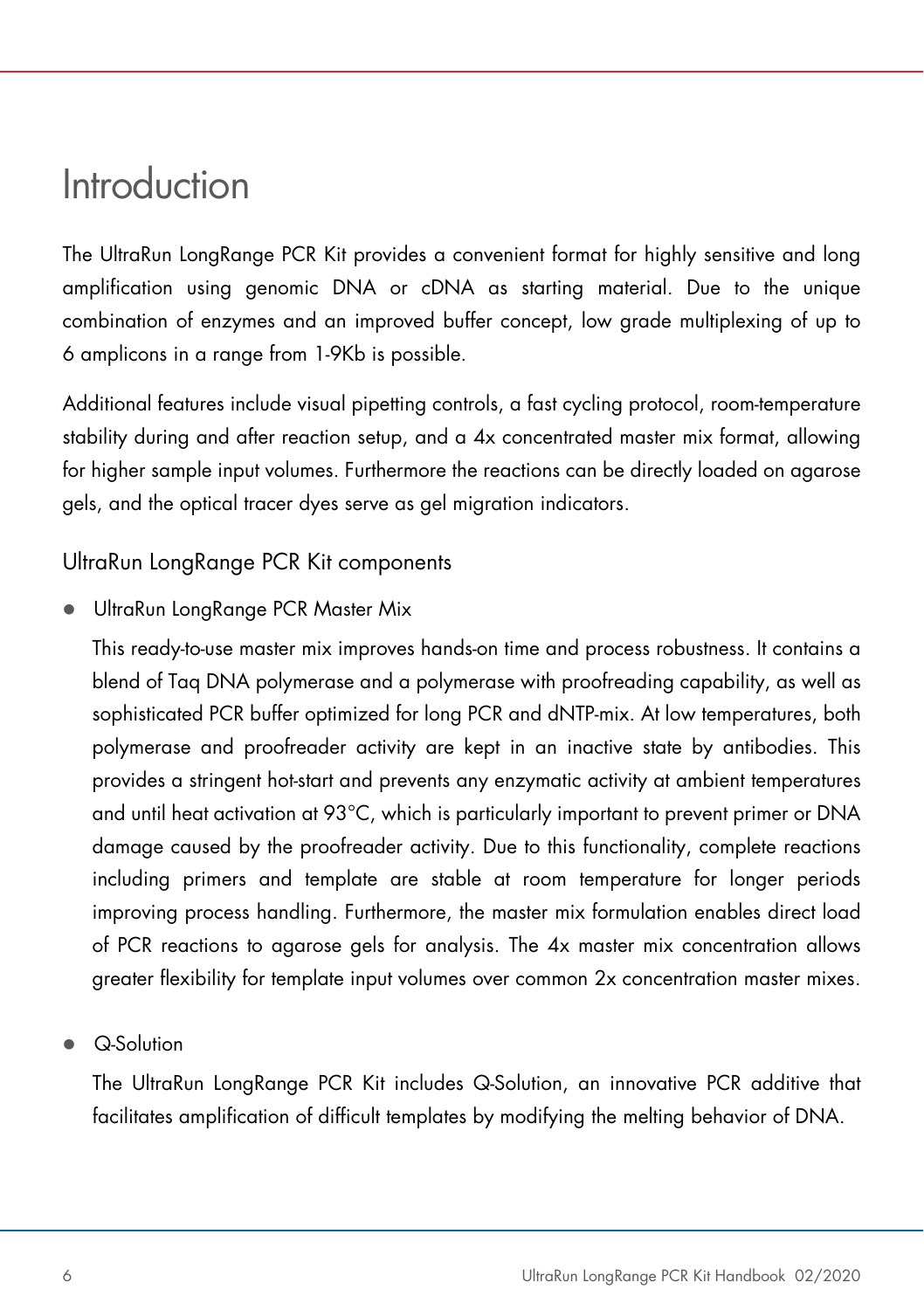This unique reagent often enables or improves a suboptimal PCR caused by templates that have a high degree of secondary structure or that are GC-rich. Unlike other commonly used PCR additives, such as DMSO, Q-Solution is used at just 1 working concentration, is nontoxic, and PCR purity is guaranteed. Q-Solution changes the melting behavior of nucleic acids and can be used for PCR systems that do not work well under standard conditions. When using Q-Solution for the first time with a particular primer–template system, always perform parallel reactions with and without Q-Solution, because it can reduce efficiency of PCR reactions that work well under standard buffer conditions.

#### • Master Mix Tracer and Template Tracer

The blue and orange dyes in the Template Tracer and in the Master Mix Tracer, respectively, allow visual tracking of pipetted samples during PCR setup to prevent errors. When template colored with the blue dye is added to orange PCR Master Mix, the color changes to green, confirming that sample was added. The use of these tracers is optional.

The blue Template Tracer is provided as a 25x concentrate and should be diluted to obtain a 1x final concentration in the sample[\\*.](#page-6-0)

The orange Master Mix Tracer is provided as a 125x concentrate and can be added directly to the master mix vial to obtain a 1x final concentration†. These tracers do not affect sample stability or PCR performance.

Reactions can be directly loaded onto agarose gels after cycling. Each tracer dye allows monitoring of the loading process and efficient tracking of the subsequent electrophoresis. The dyes run at approximately 50 bp (orange) and 4000 bp (blue) on a 1% agarose gel.

<span id="page-6-0"></span><sup>\*</sup> Example: add 0.2 μl of the blue Template Tracer (25x) to 5 μl of sample before use. If pipetting volumes are too small to handle, the Template Tracer can be pre-diluted using DNA-free water. In this example, 2 μl of 1:10 pre-diluted Template Tracer could be added

<sup>†</sup> Example: Add 4 μl of the Master Mix Tracer (125x) to 1 tube (500μl) of UltraRun PCR Master Mix (4x). Since the amount of Master Mix Tracer added is very small, the concentration of the Master Mix will not be changed and the UltraRun PCR Master Mix can be used as indicated in the protocol.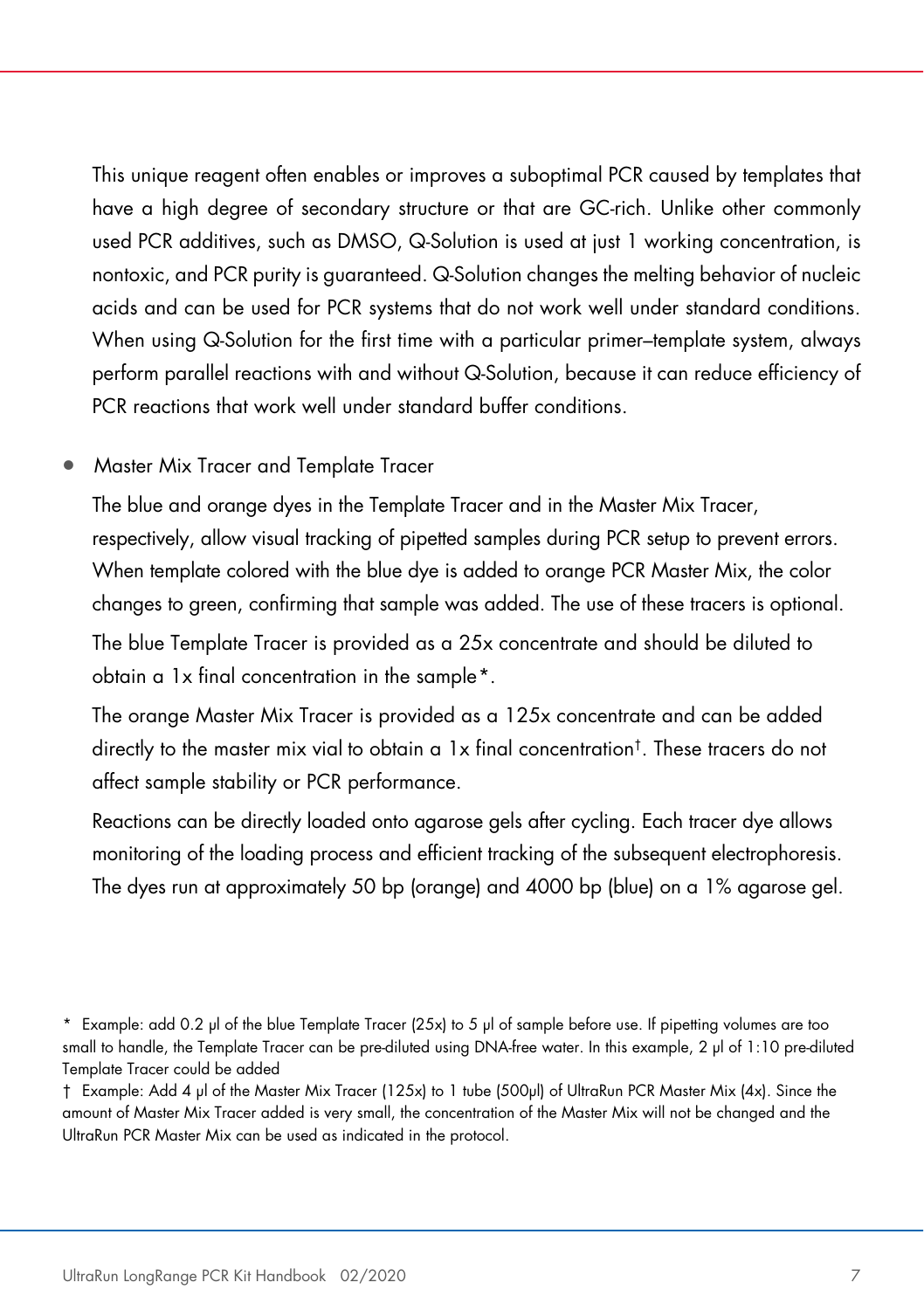### <span id="page-7-0"></span>UltraRun LongRange PCR Kit procedure

The UltraRun LongRange PCR Kit allows fast and easy PCR setup at room temperature. Long-range amplification up to 30Kb, multiplexing of up to 6 targets in ranges of 1-9 Kb, or amplification of pan bacterial sequences like 16S-ITS-23S can be performed by simply mixing all components in one tube and starting the thermal cycler program (see [Figure 1,](#page-7-3) page [8\)](#page-7-3).



<span id="page-7-3"></span><span id="page-7-1"></span>Figure 1. UltraRun LongRange PCR procedure using tracer dyes.

#### Adding Master Mix Tracer to the Master Mix

The orange Master Mix Tracer can be added directly to the Multiplex PCR Master Mix for long-term storage. Since the amount of tracer added is very small (4 µl per 500 µl of Master Mix), the concentration of the master mix will not be changed and the master mix can be used as indicated in the protocol (see [Table 1,](#page-7-2) page [8\)](#page-7-2).

<span id="page-7-2"></span>

|  |  | Table 1. Addition of PCR Master Mix Tracer to the UltraRun LongRange Master Mix |  |  |  |  |
|--|--|---------------------------------------------------------------------------------|--|--|--|--|
|--|--|---------------------------------------------------------------------------------|--|--|--|--|

| Volume of UltraRun Long Range PCR Master Mix, 4x | <b>Volume of Master Mix Tracer</b> |
|--------------------------------------------------|------------------------------------|
| 500 ul                                           | 4 ul                               |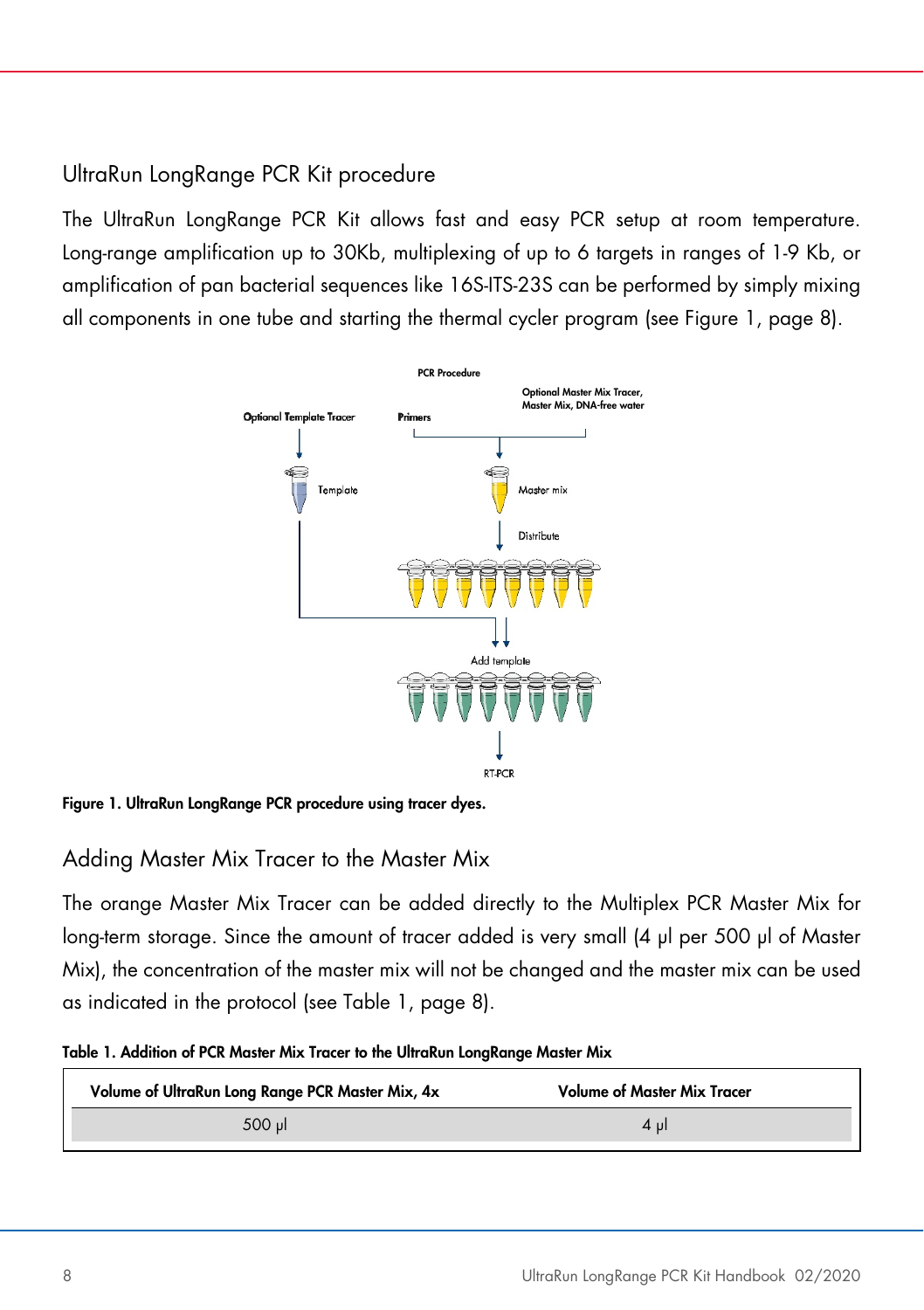### Equipment and Reagents to Be Supplied by User

The UltraRun LongRange PCR Kit is designed to be used with gene-specific primers.

- **Microcentrifuge tubes or PCR strips**
- PCR tubes or plates
- Tubes such as LoBind® (Eppendorf®) or MAXYMum Recovery® (Axygen®) tubes
- Thermal cycler
- **Microcentrifuge**
- Vortexer
- Pipettes and pipette tips
- UV cabinet (recommended for microbiome applications)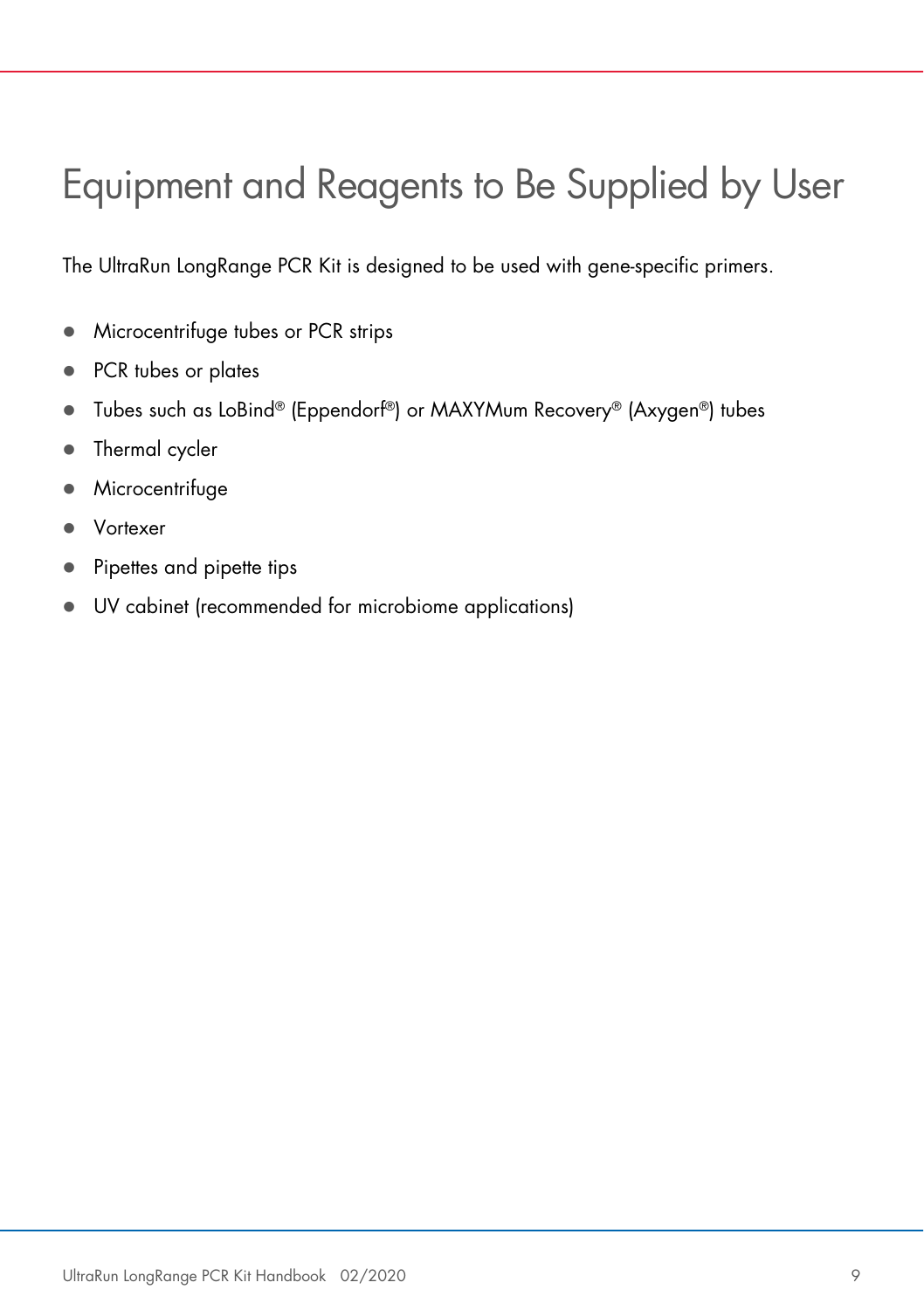### <span id="page-9-0"></span>Protocol: Long Amplicon Generation

Important points before starting

- The protocol has been optimized for 10 pg–1 μg of total DNA.
- The UltraRun LongRange PCR Kit is designed to be used with a final primer concentration of 0.5 µM for each primer. For low-grade multiplexing approaches, the amount may need to be adapted. For ease of use, we recommend preparing a 20x primer mix containing target-specific primers. A 20x primer-mix consists of 10 μM forward primer and 10 μM reverse primer in TE buffer. Alternatively, it may be preferable to prepare the reaction mix with separate primers.
- Depending on the application, up to 6 primer pairs can be used for multiplexed amplification (eg, 4 targets in the range of 2.9 Kb can be multiplexed and amplified in 1 reaction). Higher multiplexing might require adaption.
- The UltraRun LongRange PCR Kit is provided with Q-Solution, which facilitates amplification of templates that have a high degree of secondary structure or that are GC-rich. When using Q-Solution for the first time with a particular primer–template system, always perform parallel reactions with and without Q-Solution.
- The DNA Polymerase blend in the UltraRun LongRange PCR Master Mix requires a heat-activation step for 3 min at 93°C.
- It is not necessary to keep PCR tubes on ice, as nonspecific DNA synthesis cannot occur at room temperature due to the inactive state of the polymerases.
- Reactions can be loaded onto agarose gel directly after cycling. Each tracer dye allows monitoring of the loading process and efficient tracking during electrophoresis. The dyes run at about 50 bp (orange dye) or 4000 bp (blue dye) on 1% agarose gel.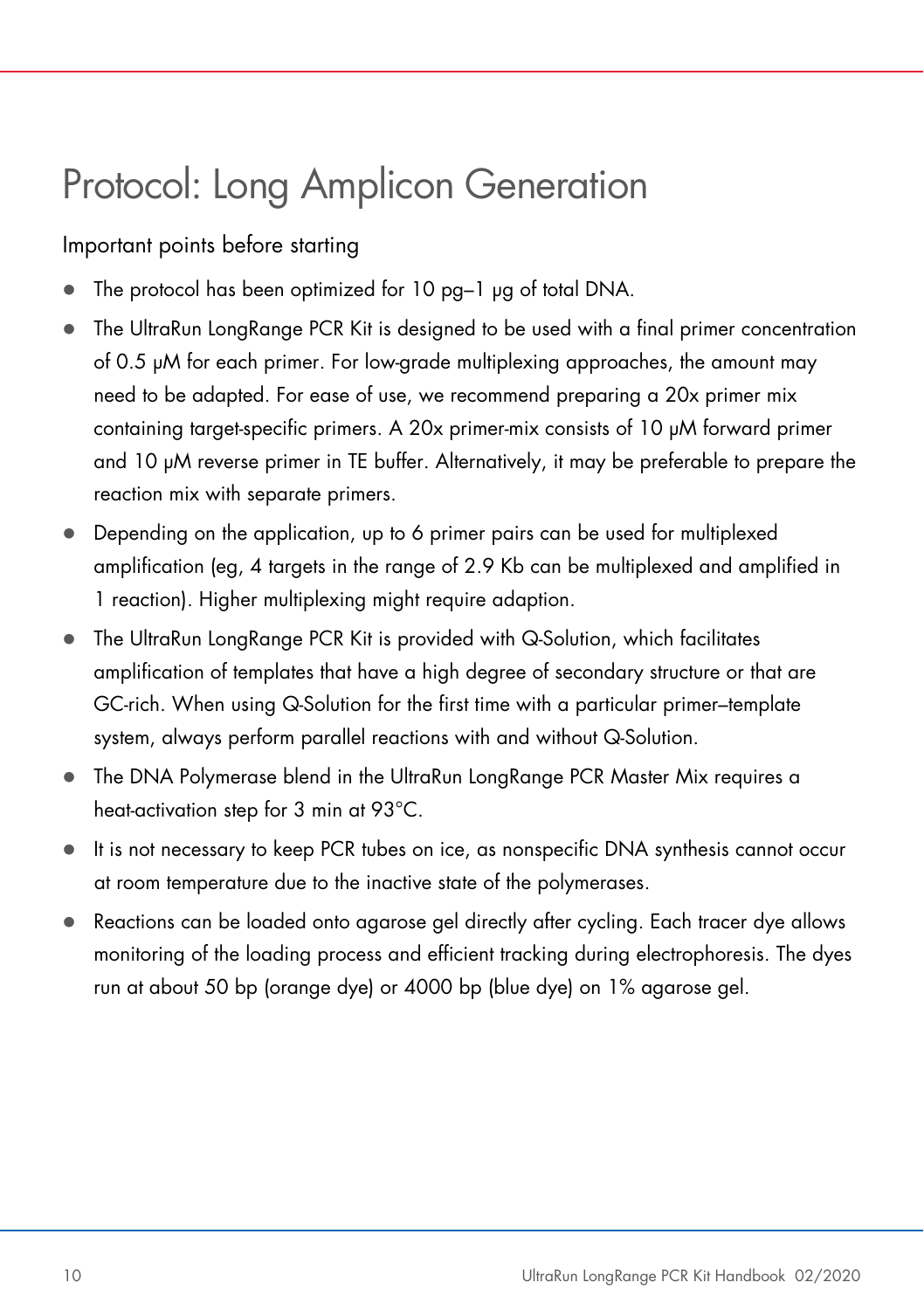#### Procedure

- 1. Thaw UltraRun LongRange PCR Master Mix, template DNA or cDNA, primer solutions, water, Q-solution (optional), Template Tracer (optional) and Master Mix Tracer (optional). Mix thoroughly before use by vortexing. For multiplex reactions, we recommend preparing a combined primer mix prior to PCR setup.
- 2. Prepare a reaction mix according to [Table 2.](#page-10-0) The reaction mix contains all components, except the template DNA. Prepare a volume of reaction mix 10% greater than that required for the total number of reactions to be performed. It is not necessary to keep samples on ice during reaction setup or while programming the cycler. Note: A negative control (without template) should be included in every experiment.

| Component                                     | Volume/reaction       | <b>Final concentration</b>    |
|-----------------------------------------------|-----------------------|-------------------------------|
| UltraRun LongRange PCR Master<br>Mix. 4x      | $5 \mu$               | 1x                            |
| 20x Primer Mix*                               | $1 \mu$               | $0.5$ $\mu$ M for each primer |
| PCR-grade water                               | Variable              |                               |
| <b>Optional: Master Mix Tracer, 125x</b>      | $0.04$ pl             | 1x                            |
| <b>Optional:</b> Q-Solution <sup>†</sup> , 5x | $4 \mu$               | 1x                            |
| Template DNA (added at step 4)                | Variable              | $0.01$ ng-1 $\mu$ g/reaction  |
| <b>Total reaction volume</b>                  | $20 \mu$ <sup>†</sup> |                               |

<span id="page-10-0"></span>

|  |  |  | Table 2. Reaction setup for UltraRun LongRange PCR Kit |  |
|--|--|--|--------------------------------------------------------|--|
|  |  |  |                                                        |  |

\* A 20x primer mix consists of 10 μM forward primer and 10 μM reverse primer in TE buffer for each target. Primers can either be pre-mixed and added simultaneously or added separately for each target. If the concentration of the primer mix(es) differ, the respective added volume needs to be adjusted to achieve a final concentration of 0.5 μM for each primer. Up to 6 primer pairs can be multiplexed.

† For templates with GC-rich regions or complex secondary structure.

‡ For PCR in a 384-well plate, we recommend a final reaction volume of 10 µl. Reduce pipetting volumes accordingly.

3. Mix the reaction mix gently but thoroughly, for example, by pipetting up and down a few times or by vortexing for a few seconds. Dispense appropriate volumes into PCR tubes or the wells of a PCR plate.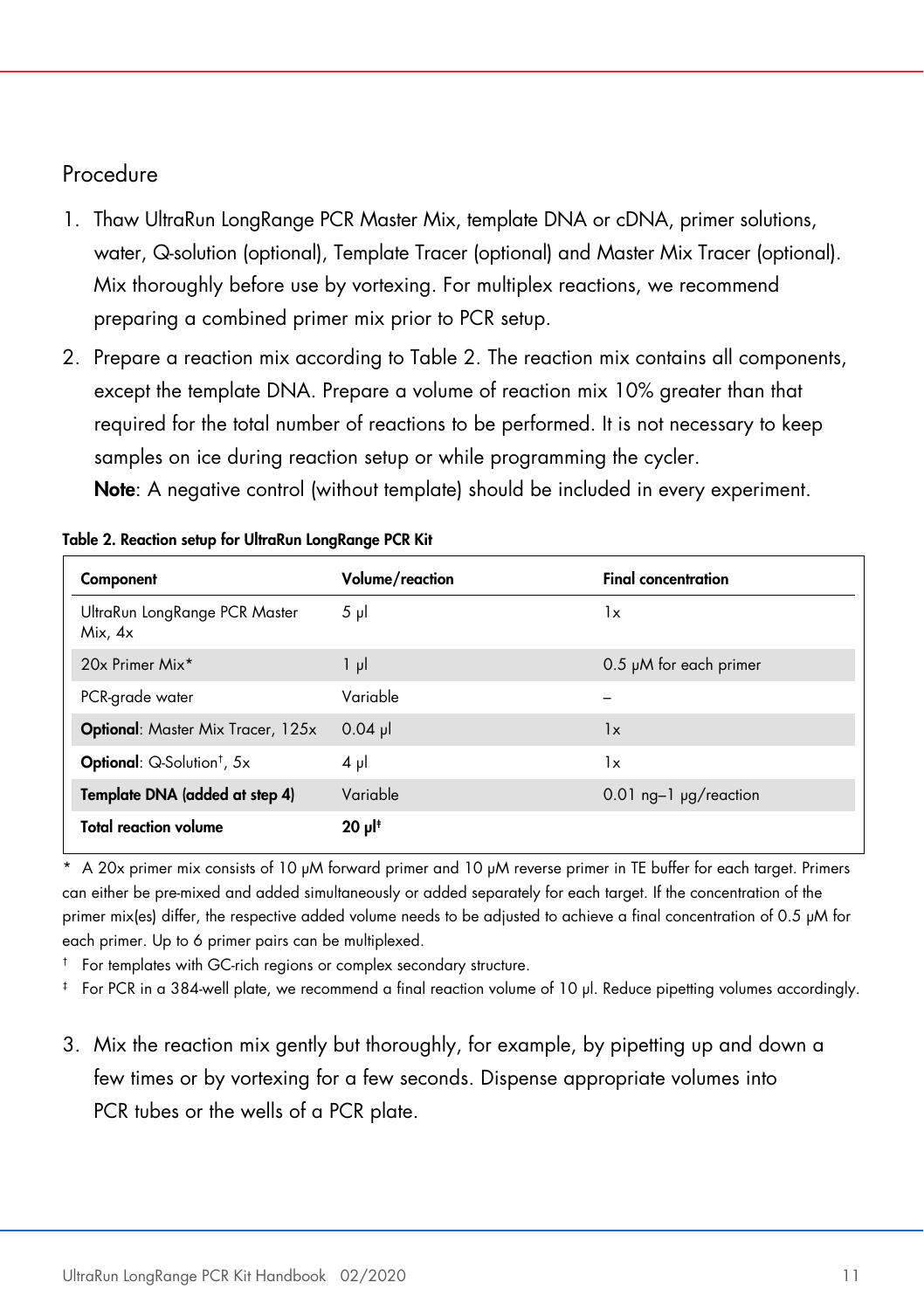- <span id="page-11-1"></span>4. Add template DNA (1 µg–10 pg per reaction, depending on target abundance) to the individual PCR tubes. The UltraRun LongRange PCR Kit can be used with genomic DNA, cDNA, plasmid DNA, and other DNA molecules as template. If using cDNA as template, the input volume from undiluted cDNA reaction should not exceed 10% of the total PCR reaction volume.
- 5. Program the thermal cycler according to the manufacturer's instructions using the conditions outlined in [Table 3](#page-11-0) (page [12\)](#page-11-0) and [Table 4](#page-11-1) (page [13\)](#page-11-1).
- 6. Place the PCR tubes or plates in the thermal cycler and start the PCR program. Note: After amplification, samples can be stored at  $-15$  to  $-30^{\circ}$ C for long-term storage.

Note: See Appendices A–E (page [17](#page-16-0) to [27\)](#page-26-0) for several hints and guides on the use of the kit.

| Step                   | Time             | Temperature      | <b>Comments</b>                                                                                |
|------------------------|------------------|------------------|------------------------------------------------------------------------------------------------|
| Initial PCR activation | $3$ min          | 93 $°C$          | This heating step activates the DNA Polymerase.                                                |
| 2-step cycling:        |                  |                  |                                                                                                |
| Denaturation           | 30 <sub>s</sub>  | 93 $°C$          | Do not exceed this temperature.                                                                |
| Annealing/Extension    | 30 s/kb          | $6.5^{\circ}$ C* | Use an extension time of 30 s per kilobase DNA for<br>genomic DNA targets.                     |
| Final Extension        | $10 \text{ min}$ | $72^{\circ}$ C   |                                                                                                |
| Number of cycles       | $<$ 35           |                  | The optimal cycle number depends on the amount<br>of template and the abundance of the target. |

<span id="page-11-0"></span>Table 3. UltraRun LongRange PCR Kit cycling conditions: standard 2-step protocol

\* Standard for primers with  $\textit{Tm}$  between 58-65°C.

The 3-step cycling may be used in case the annealing temperatures are significantly differing or in case a lower annealing temperature may be beneficial.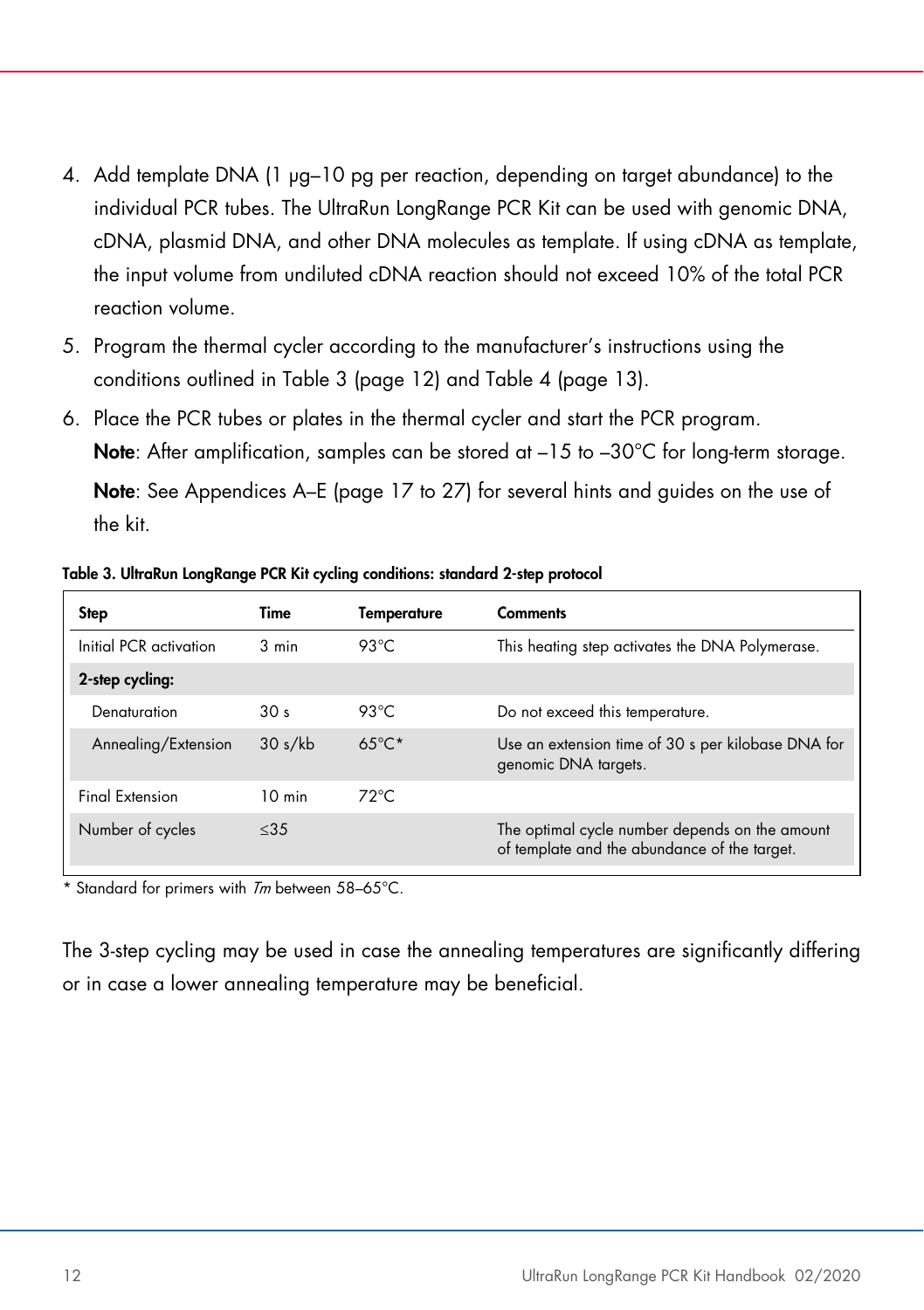| Step                   | Time            | Temperature    | <b>Comments</b>                                                                                                                                                |
|------------------------|-----------------|----------------|----------------------------------------------------------------------------------------------------------------------------------------------------------------|
| Initial PCR activation | $3$ min         | 93 $°C$        | This heating step activates the DNA<br>Polymerase.                                                                                                             |
| 3-step cycling:        |                 |                |                                                                                                                                                                |
| Denaturation           | 30 <sub>s</sub> | 93 $°C$        | Do not exceed this temperature.                                                                                                                                |
| Annealing              | 15 <sub>s</sub> | $55^{\circ}$ C | Approximately 5°C below Tm of primers.                                                                                                                         |
| Extension              | 30 s/kb         | $68^{\circ}$ C | Use an extension time of 30 s per kilobase<br>DNA for genomic DNA targets.                                                                                     |
| <b>Final Extension</b> | $10$ min        | $72^{\circ}$ C |                                                                                                                                                                |
| Number of cycles       | <35             |                | The optimal cycle number depends on the<br>amount of template and the abundance of<br>the target. For 16S analysis the number<br>should be as low as possible. |

#### Table 4. UltraRun Long Range PCR Kit cycling conditions: 3-step protocol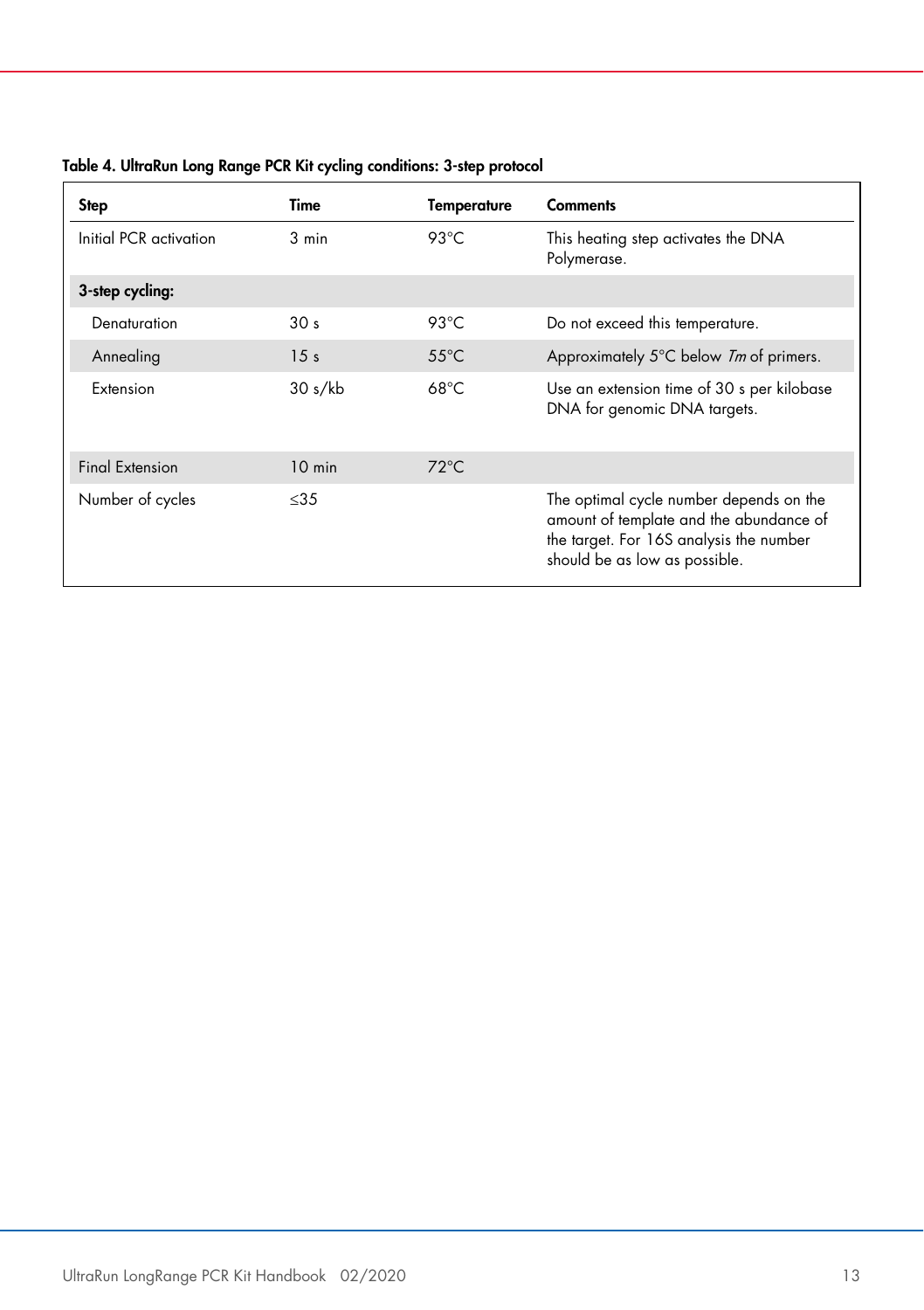### <span id="page-13-0"></span>Troubleshooting Guide

This troubleshooting guide may be helpful in solving any problems that may arise. For more information, see also the Frequently Asked Questions page at our Technical Support Center: www.qiagen.com/FAQ/FAQList.aspx. The scientists in QIAGEN Technical Services are always happy to answer any questions you may have about either the information and/or protocols in this handbook or sample and assay technologies (for contact information, visit www.qiagen.com).

|    | Little or no product                                              |                                                                                                                                                                                                                                                                                                                                        |  |  |  |
|----|-------------------------------------------------------------------|----------------------------------------------------------------------------------------------------------------------------------------------------------------------------------------------------------------------------------------------------------------------------------------------------------------------------------------|--|--|--|
|    | a) Pipetting error or missing<br>reagent                          | Check the concentrations and storage conditions of reagents, including primers.<br>Repeat the PCR.                                                                                                                                                                                                                                     |  |  |  |
| bl | DNA polymerases not<br>activated                                  | Ensure that the cycling program included the DNA polymerase activation step<br>(3 min at 93°C) as described in the cycling protocols (page 14).                                                                                                                                                                                        |  |  |  |
| c) | Primer concentration is<br>not optimal or primers<br>are degraded | A primer concentration of 0.5 $\mu$ M is strongly recommended. However, if the desired<br>results are not obtained using this concentration, repeat the PCR with different primer<br>concentrations from 0.2-1.0 µM in 0.1 µM increments. For high-grade multiplexing<br>applications, a reduced primer concentration might be needed. |  |  |  |
| d) | Insufficient denaturation<br>of long targets                      | Increase denaturation time from 30 to 40 or 50 s. Alternatively use Q-solution as<br>described in protocol if secondary structures are too complex to properly melt at longer<br>denaturation steps                                                                                                                                    |  |  |  |
|    | e) Problems with starting<br>template                             | Check the concentration, integrity, purity and storage conditions of the starting template<br>(see Appendix A: Starting Template, page 17). If necessary, make new serial dilutions<br>of template DNA from stock solutions. Repeat the PCR using the new dilutions.                                                                   |  |  |  |
| Ð  | Insufficient number of<br>cycles                                  | Increase the number of cycles in increments of 5.                                                                                                                                                                                                                                                                                      |  |  |  |
| g) | Incorrect annealing<br>temperature or time                        | Decrease annealing temperature in 2°C increments. Annealing time should be between<br>15 and 30 s. Difficulties in determining the optimal annealing temperature can be<br>overcome in many cases by performing touchdown PCR (see Appendix C: Sensitive<br>PCR Assays, page 25)                                                       |  |  |  |

Comments and suggestions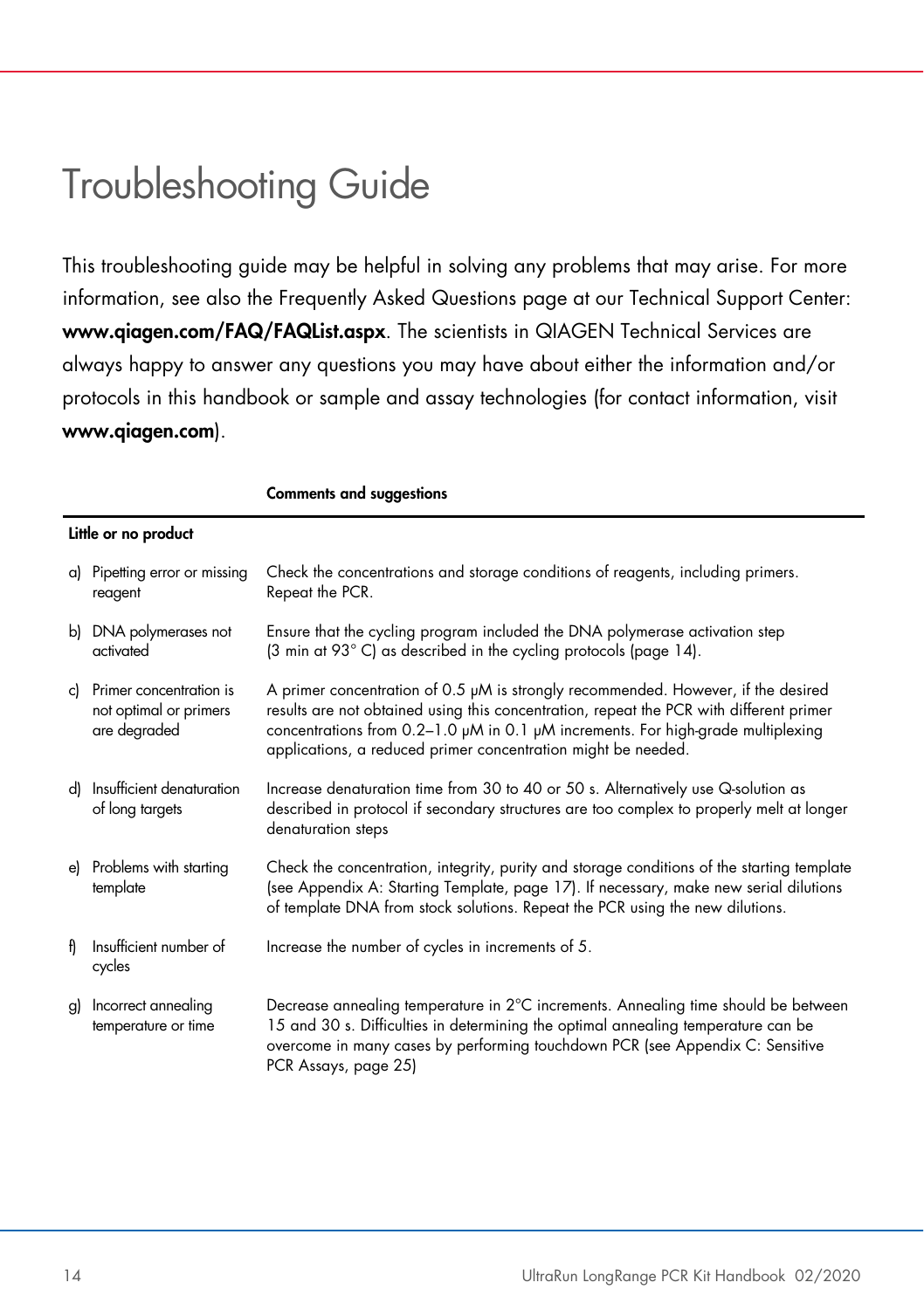#### Comments and suggestions

|              | h) Incorrect denaturing<br>temperature or time                                             | Denaturation should take place at 93°C for 30 s. Ensure that the cycling program<br>included the DNA Polymerase activation step (3 min at 93°C) as described in the<br>cycling protocols (page 12 and 13).                                  |
|--------------|--------------------------------------------------------------------------------------------|---------------------------------------------------------------------------------------------------------------------------------------------------------------------------------------------------------------------------------------------|
| i)           | Insufficient starting<br>template                                                          | Increase the template amount used.                                                                                                                                                                                                          |
| i)           | Primer design not<br>optimal                                                               | Review primer design (see Appendix B: Primer Design, Concentration, and Storage,<br>page 19). Only use gene-specific primers.                                                                                                               |
|              | k) Amplifying long<br>fragments                                                            | Increase the concentration of template DNA.                                                                                                                                                                                                 |
| $\mathbf{I}$ | Reactions overlaid with<br>mineral oil when using a<br>thermal cycler with a<br>heated lid | When using a thermal cycler with a heated lid that is switched on, do not overlay the<br>reactions with mineral oil, as this may decrease the yield of PCR products.                                                                        |
|              | m) Problems with the<br>thermal cycler                                                     | Check the power to the thermal cycler and that the thermal cycler has been<br>programmed correctly.                                                                                                                                         |
|              | n) Enzyme concentrations<br>too low                                                        | When using UltraRun Master Mix, use 5 µl Master Mix per 20 µl reaction.                                                                                                                                                                     |
|              | o) Extension time too short                                                                | Use 30s/kb of expected amplicon. Increase the extension time in increments of 10 s.                                                                                                                                                         |
|              | Product is multi-banded                                                                    |                                                                                                                                                                                                                                             |
|              | a) PCR annealing<br>temperature is too low                                                 | Increase annealing temperature in 2°C increments. Difficulties in determining the<br>optimal annealing temperature can be overcome in many cases by performing<br>touchdown PCR (see Appendix C, page 26).                                  |
|              | b) Primer concentration not<br>optimal or primers<br>degraded                              | A primer concentration of 0.5 µM is strongly recommended. However, if the desired<br>results are not obtained using this concentration, repeat the PCR with different primer<br>concentrations from 0.25-1.0 µM in 0.1 µM increments.       |
|              | c) Primer design not<br>optimal                                                            | Review primer design (see Appendix B: Primer Design, Concentration, and Storage,<br>page 19). Use only target-specific primers.                                                                                                             |
|              | d) Contamination with<br>genomic DNA                                                       | Pretreat starting cDNA template with DNase I. Alternatively, use primers located at<br>splice junctions of the target mRNA to avoid amplification from genomic DNA (see<br>Appendix B: Primer Design, Concentration, and Storage, page 19). |
|              | Product is smeared                                                                         |                                                                                                                                                                                                                                             |
|              | a) Too much starting<br>template                                                           | Check the concentration of the starting template (see Appendix A: Starting Template,<br>page 17). If necessary, make new serial dilutions of template DNA from stock solutions.<br>Repeat the PCR using the new dilutions.                  |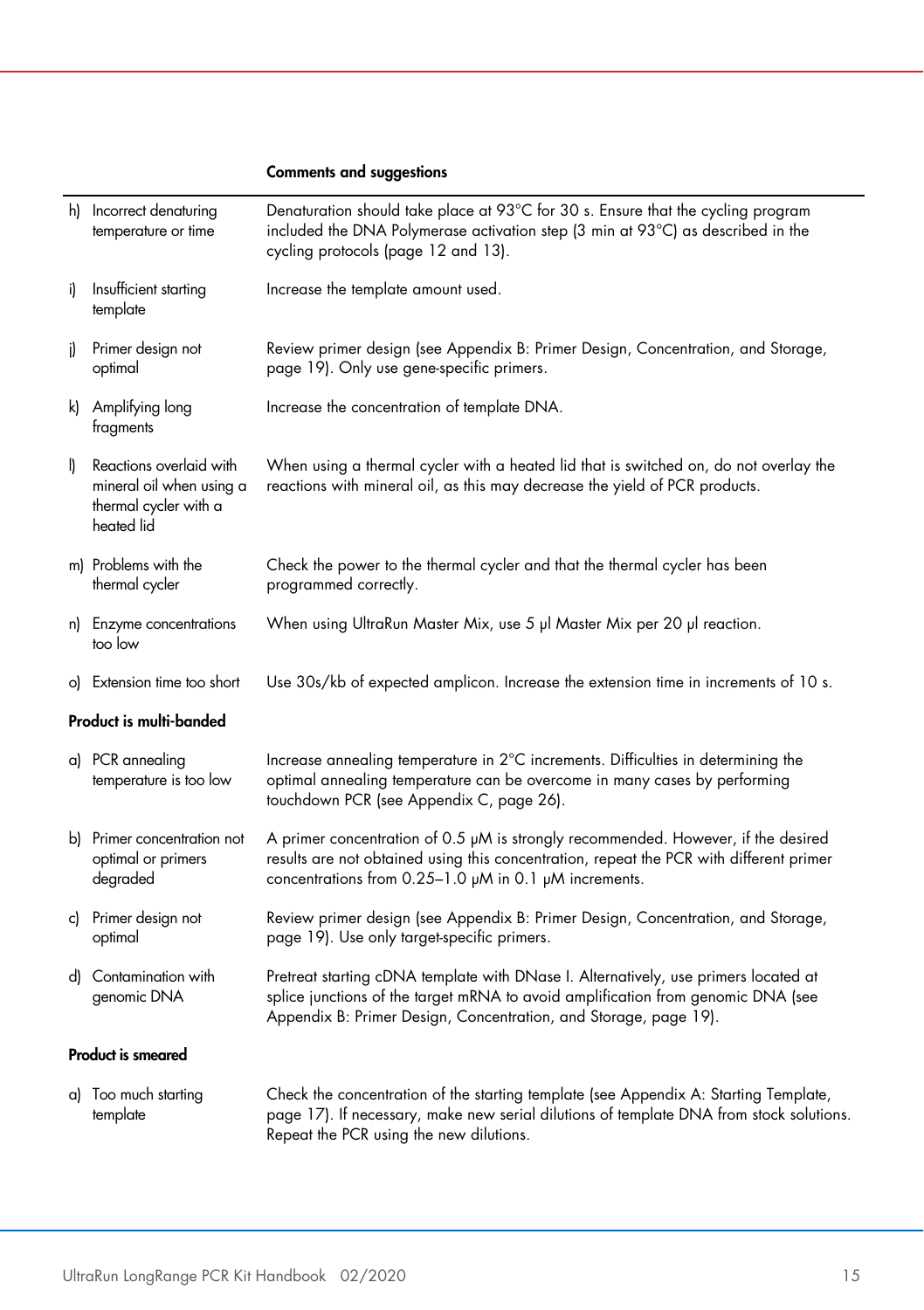#### Comments and suggestions

|    | b) Carry-over<br>contamination                             | If negative controls (without template) show PCR products or smears, change all<br>reagents. Use disposable pipette tips containing hydrophobic filters to minimize<br>cross-contamination. Set up all reaction mixtures in an area separate from that used for<br>DNA preparation or PCR product analysis.                                                                        |
|----|------------------------------------------------------------|------------------------------------------------------------------------------------------------------------------------------------------------------------------------------------------------------------------------------------------------------------------------------------------------------------------------------------------------------------------------------------|
|    | c) Too many cycles                                         | Reduce the number of cycles in increments of 3.                                                                                                                                                                                                                                                                                                                                    |
| d) | Primer concentration not<br>optimal or primers<br>degraded | A primer concentration of 0.5 µM is strongly recommended. However, if the desired<br>results are not obtained using this concentration, repeat the PCR with different primer<br>concentrations from 0.25-1.0 µM in 0.1 µM increments. In particular, when<br>performing highly sensitive PCR, check for possible degradation of the primers on a<br>denaturing polyacrylamide gel. |
|    | e) Primer design not<br>optimal                            | Review primer design (see Appendix B: Primer Design, Concentration, and Storage,<br>page 19). Use only target-specific primers.                                                                                                                                                                                                                                                    |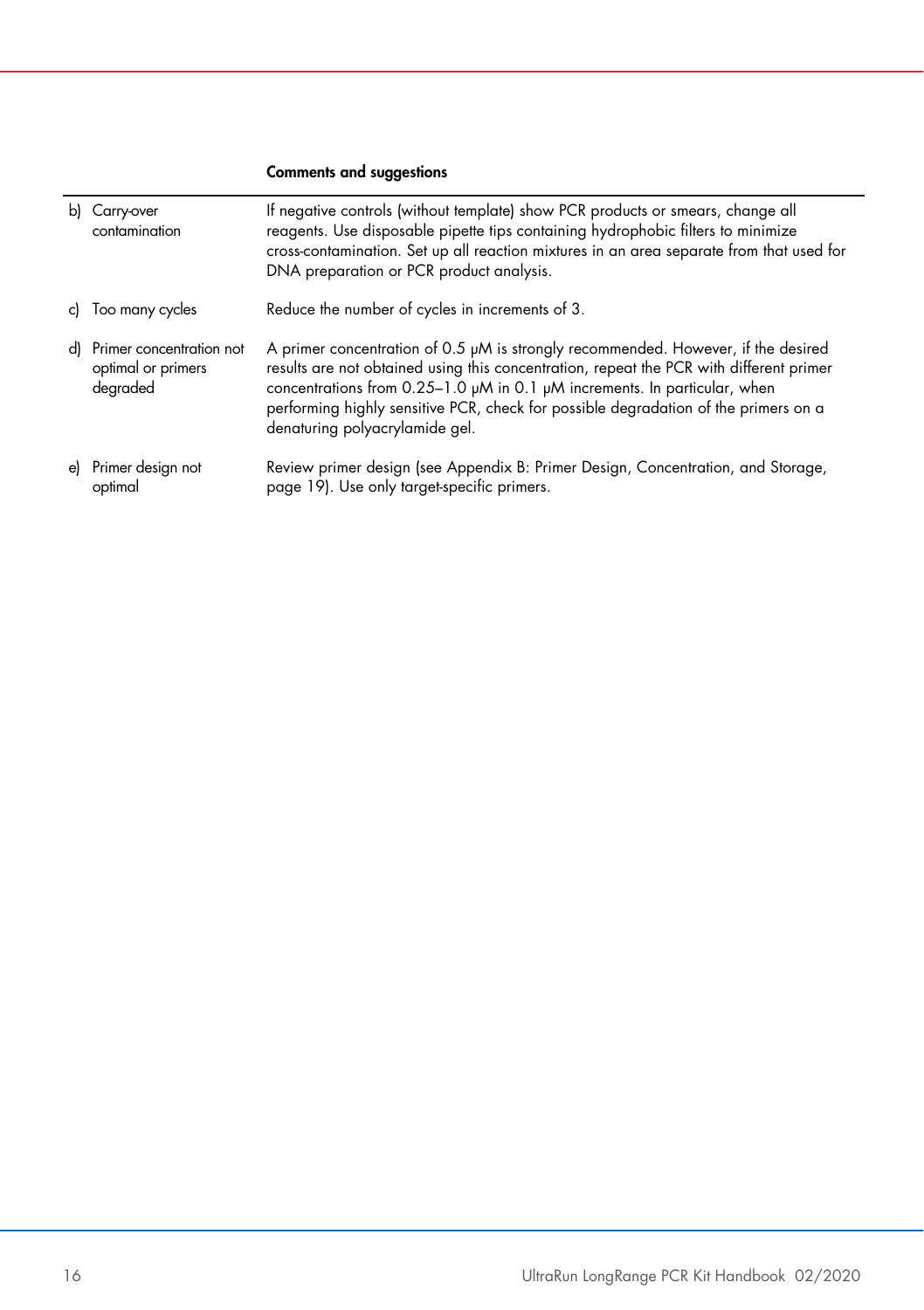### <span id="page-16-0"></span>Appendix A: Starting Template

Both the quality and the quantity of nucleic acids used as template affect PCR, particularly the sensitivity and efficiency of amplification.

### Quality of starting template

Since PCR consists of multiple rounds of enzymatic reactions, it is more sensitive to impurities such as proteins, phenol/chloroform, salts, ethanol, EDTA, and other chemical solvents, as compared to single-step enzyme-catalyzed processes. QIAGEN offers a complete range of nucleic acid preparation systems, ensuring the highest-quality templates for PCR. Examples include the QIAprep® system for rapid plasmid purification and the QIAamp® and DNeasy® systems for rapid purification of genomic DNA and viral nucleic acids. Other kits are designed for microbiome research or have undergone ultra-clean production procedures. For more information about QIAprep, QIAamp and DNeasy products, please contact QIAGEN Technical Support at support.qiagen.com.

#### Quantity of starting template

The efficiency with which primers anneal to templates is an important factor in PCR. Due to the thermodynamic nature of the reaction, the primer:template ratio strongly influences the specificity and efficiency of PCR and should be optimized empirically. If too little template is used, primers may not be able to find their complementary sequences. Too much template may lead to an increase in mispriming events. As an initial guide, spectrophotometric and molar conversion values for different nucleic acid templates are listed in [Table 5](#page-17-0) and [Table 6](#page-17-1) (page [18\)](#page-17-0).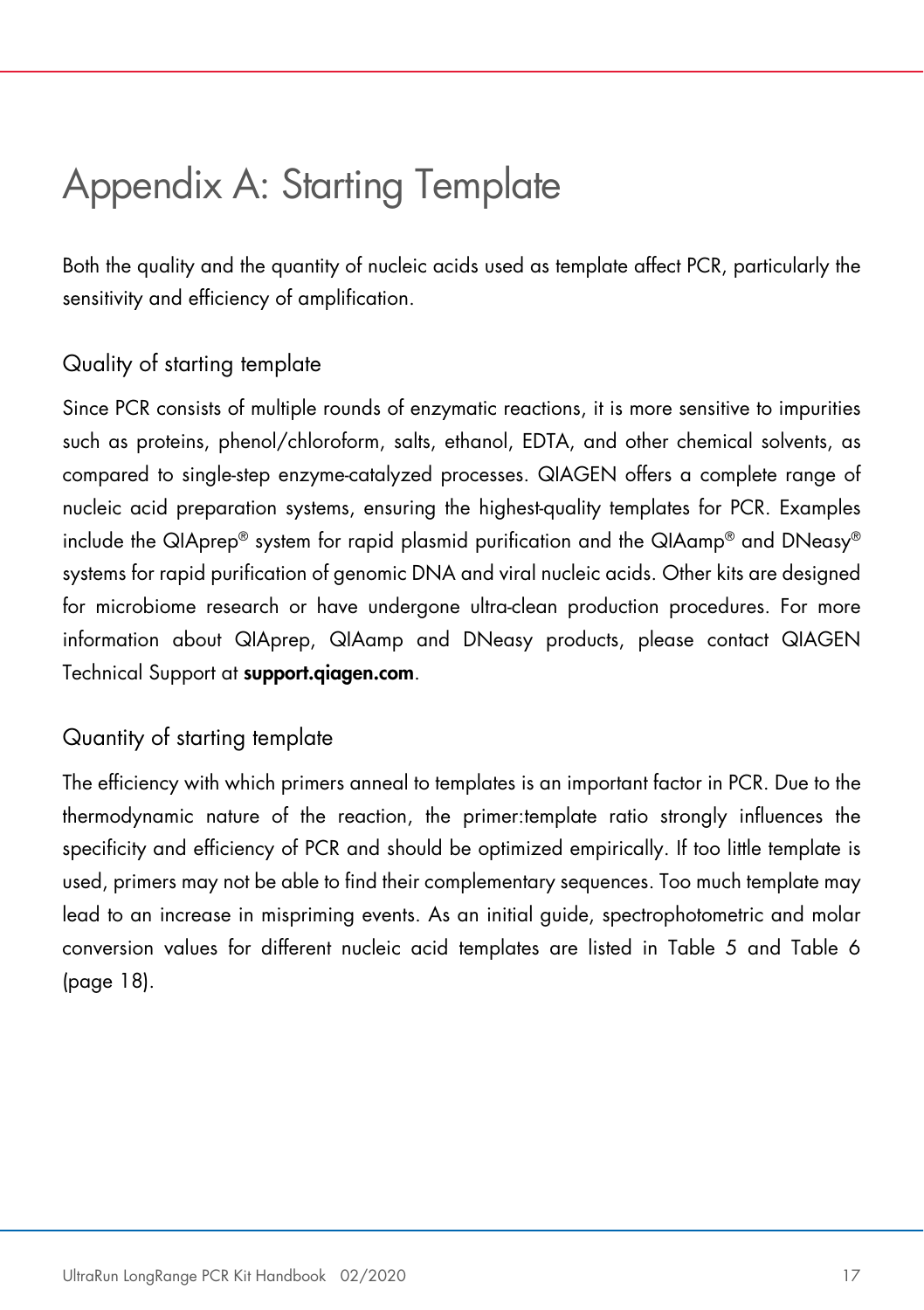| 1 $A_{\rm Z0}$ unit* | Concentration $\frac{\mu g}{m}$ |
|----------------------|---------------------------------|
| Double-stranded DNA  | 50                              |
| Single-stranded DNA  | 33                              |
| Single-stranded RNA  | 40                              |
|                      |                                 |

#### <span id="page-17-0"></span>Table 5. Spectrophotometric conversions for nucleic acid templates

\*Absorbance at  $260 \text{ nm} = 1$ .

#### <span id="page-17-1"></span>Table 6. Molar conversions for nucleic acid templates

| Nucleic acid            | <b>Size</b>          | $pmol/\mu$ g         | Molecules/pg         |
|-------------------------|----------------------|----------------------|----------------------|
| 1 kb DNA                | 1000 bp              | 1.52                 | $9.1 \times 10^{11}$ |
| pUC19 DNA               | 2686 bp              | 0.57                 | $3.4 \times 10^{11}$ |
| pTZ18R DNA              | 2870 bp              | 0.54                 | $3.2 \times 10^{11}$ |
| pBluescript II DNA      | 2961 bp              | 0.52                 | $3.1 \times 10^{11}$ |
| Lambda DNA              | 48,502 bp            | 0.03                 | $1.8 \times 10^{10}$ |
| Average mRNA            | 1930 bp              | 1.67                 | $1.0 \times 10^{12}$ |
| <b>Genomic DNA</b>      | Size                 | pmol/µg              | Molecules/µg         |
| Escherichia coli        | $4.7 \times 10^{6*}$ | $3.0 \times 10^{-4}$ | $1.8 \times 10^{8}$  |
| Drosophila melanogaster | $1.4 \times 10^{8*}$ | $1.1 \times 10^{-5}$ | $6.6 \times 10^{5}$  |
| Mus musculus (mouse)    | $2.7 \times 10^{9*}$ | $5.7 \times 10^{-7}$ | $3.4 \times 10^{5}$  |
| Homo sapiens (human)    | $3.3 \times 10^{9*}$ | $4.7 \times 10^{-7}$ | $2.8 \times 10^{5}$  |

\* Base pairs in haploid genome.

† For single-copy genes.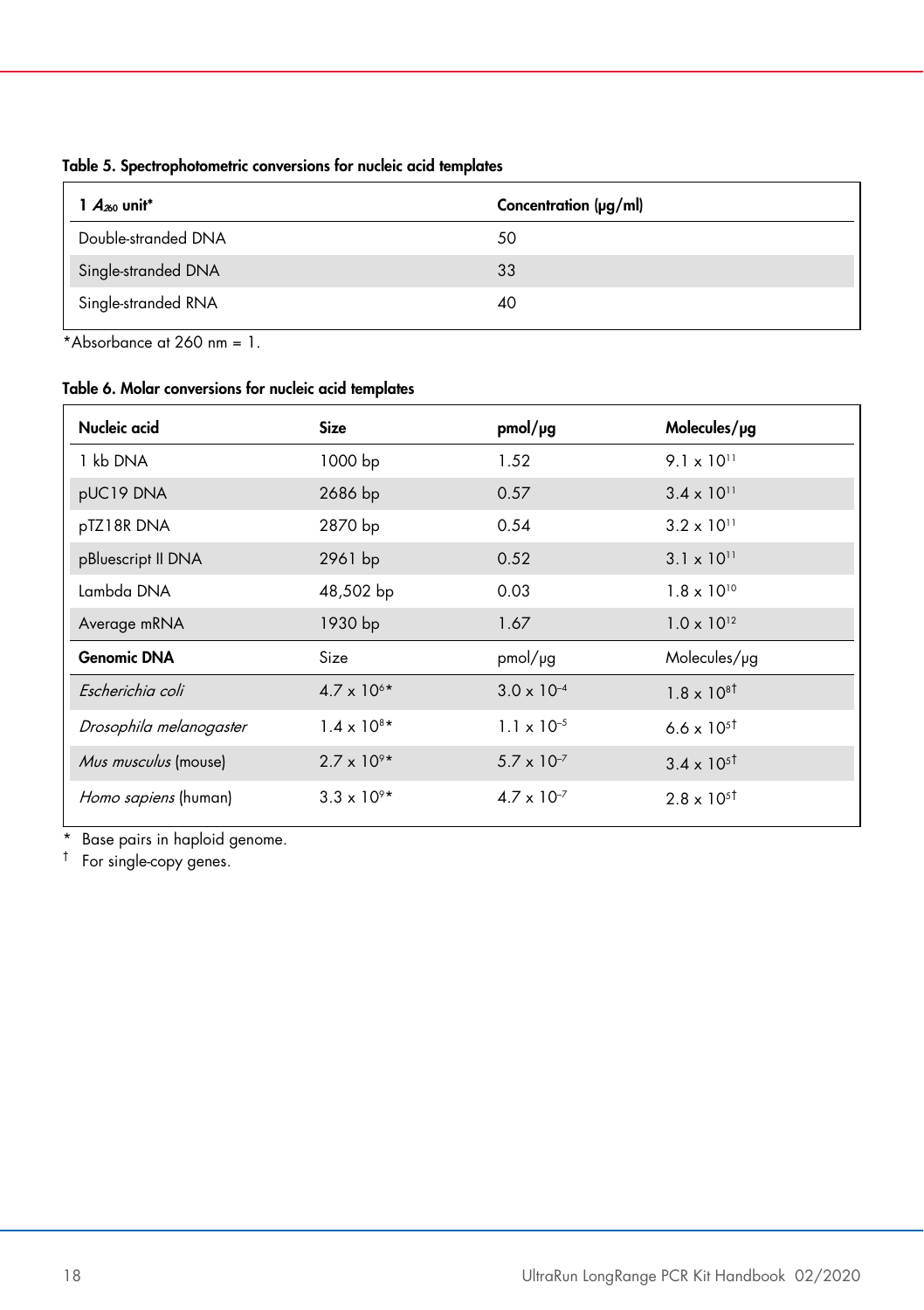## <span id="page-18-0"></span>Appendix B: Primer Design, Concentration, and Storage

### Designing Primers

When designing primers for multiplex PCR, note the following points:

- Avoid complementarity of 2 or 3 bases at the 3' ends of primer pairs to reduce primer-dimer formation.
- Avoid mismatches between the 3' end of the primer and the target template sequence
- Avoid runs of 3 or more G and/or C bases at the 3' end.
- Avoid complementary sequences within primers and between primer pairs.
- Ensure primers are unique to your template sequence. Check similarity to other known sequences with BLAST (www.ncbi.nlm.nih.gov/blast/Blast.cgi).
- Commercially available computer software (e.g., OLIGO 6) or web-based tools such as Primer3 (frodo.wi.mit.edu/primer3/) can be used for primer design.

#### Annealing temperatures

If necessary, perform a gradient PCR to determine the optimal annealing temperature. Otherwise, use the recommendations in [Table 7.](#page-18-1)

<span id="page-18-1"></span>Table 7. Recommended annealing temperatures for multiplex PCR

| Lowest primer $T_m$ | Annealing temperature                          |
|---------------------|------------------------------------------------|
| $<60^{\circ}C$      | Perform gradient PCR over the range of 48-60°C |
| $60.66^{\circ}$ C   | 53-63 $°C$                                     |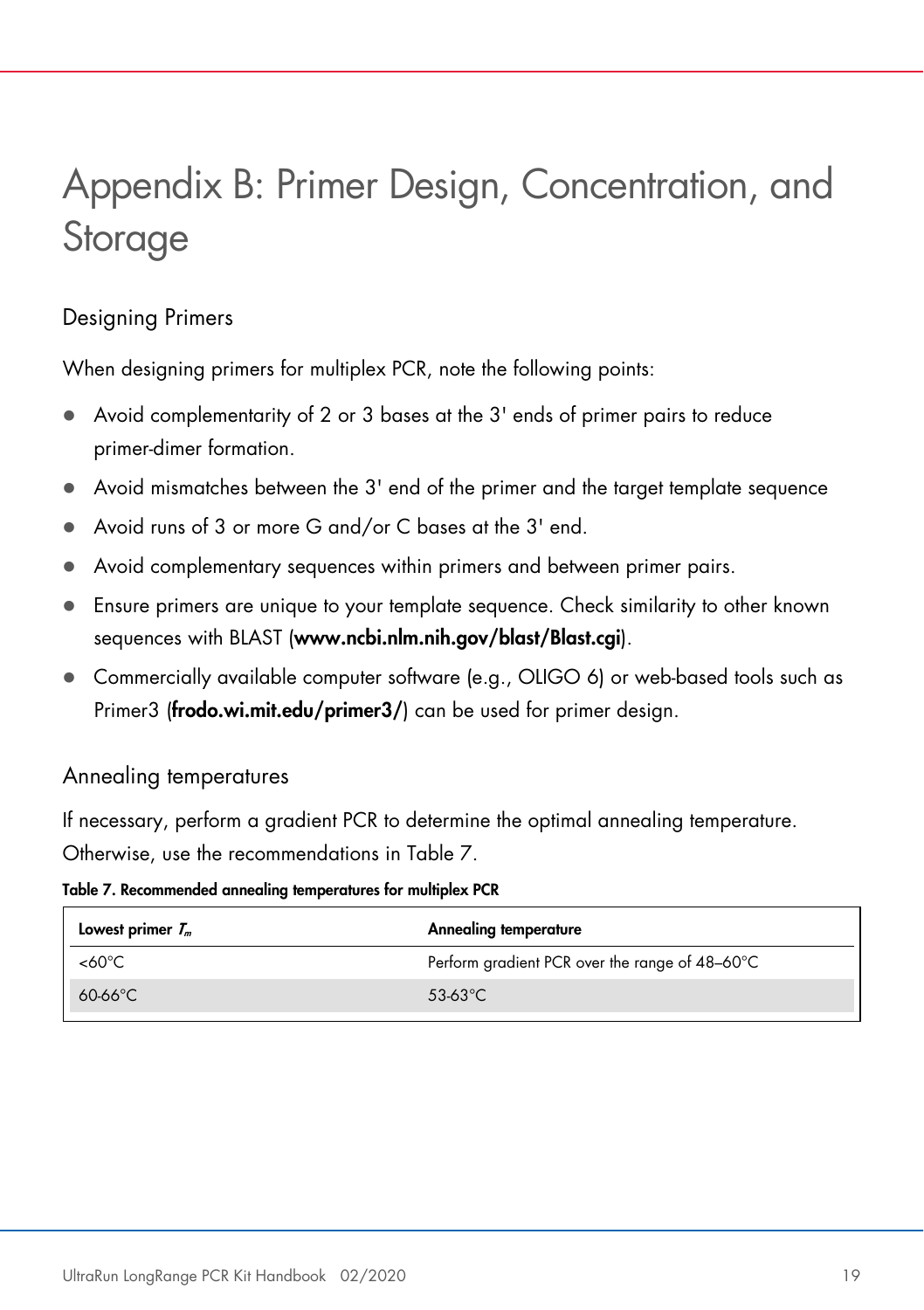### Distinguishing individual PCR products

Depending on the method of detection, primers should be chosen so that the corresponding PCR products can be easily distinguished from one another (eg, through size differences) by using primers labeled with different fluorescent dyes or by other appropriate detection procedures.

#### Successful PCRs

Prerequisites for successful PCR include the design of optimal primer pairs, the use of appropriate primer concentrations, and the correct storage of primer solutions. Some general guidelines are given in [Table 8.](#page-19-0)

| Feature     | <b>Description</b>                                                                                                                                                                                                                                                                                                                                                      |
|-------------|-------------------------------------------------------------------------------------------------------------------------------------------------------------------------------------------------------------------------------------------------------------------------------------------------------------------------------------------------------------------------|
| Length      | 18-30 nucleotides                                                                                                                                                                                                                                                                                                                                                       |
| G/C content | $40 - 60%$                                                                                                                                                                                                                                                                                                                                                              |
| Tm:         | Simplified formula for estimating melting temperature $(T_m)$<br>$T_m = 2^{\circ}C \times (A+T) + 4^{\circ}C \times (G+C)$<br>Whenever possible, design primer pairs with similar $T_m$ values. Optimal PCR annealing                                                                                                                                                   |
|             | temperatures may be above or below the estimated $Tm$ . As a starting point, use an<br>annealing temperature $5^{\circ}$ C below $T_m$ . Functionality and specificity of all primer pairs<br>should be checked in individual reactions before combining them in a multiplex PCR assay.                                                                                 |
| Location    | If detecting mRNA after conversion into cDNA, design primers so that one half of the<br>primer hybridizes to the 3' end of one exon and the other half to the 5' end of the<br>adjacent exon (see Figure 2A, page 22). Primers will anneal to cDNA synthesized from<br>spliced mRNAs, but not to genomic DNA. Thus, amplification of contaminating DNA is<br>eliminated |
|             | Alternatively, PCR primers should be designed to flank a region that contains at least<br>1 intron (see Figure 2B, page 22). Products amplified from cDNA (no introns) will be<br>smaller than those amplified from genomic DNA (containing introns). Size difference in<br>products is used to detect the presence of contaminating DNA.                               |
|             | If only the mRNA sequence is known, choose primer annealing sites that are at least<br>300-400 bp apart. It is likely that fragments of this size from eukaryotic DNA contain<br>splice junctions. As explained in the previous point and Figure 2B, page 22), such<br>primers can be used to detect DNA contamination.                                                 |

<span id="page-19-0"></span>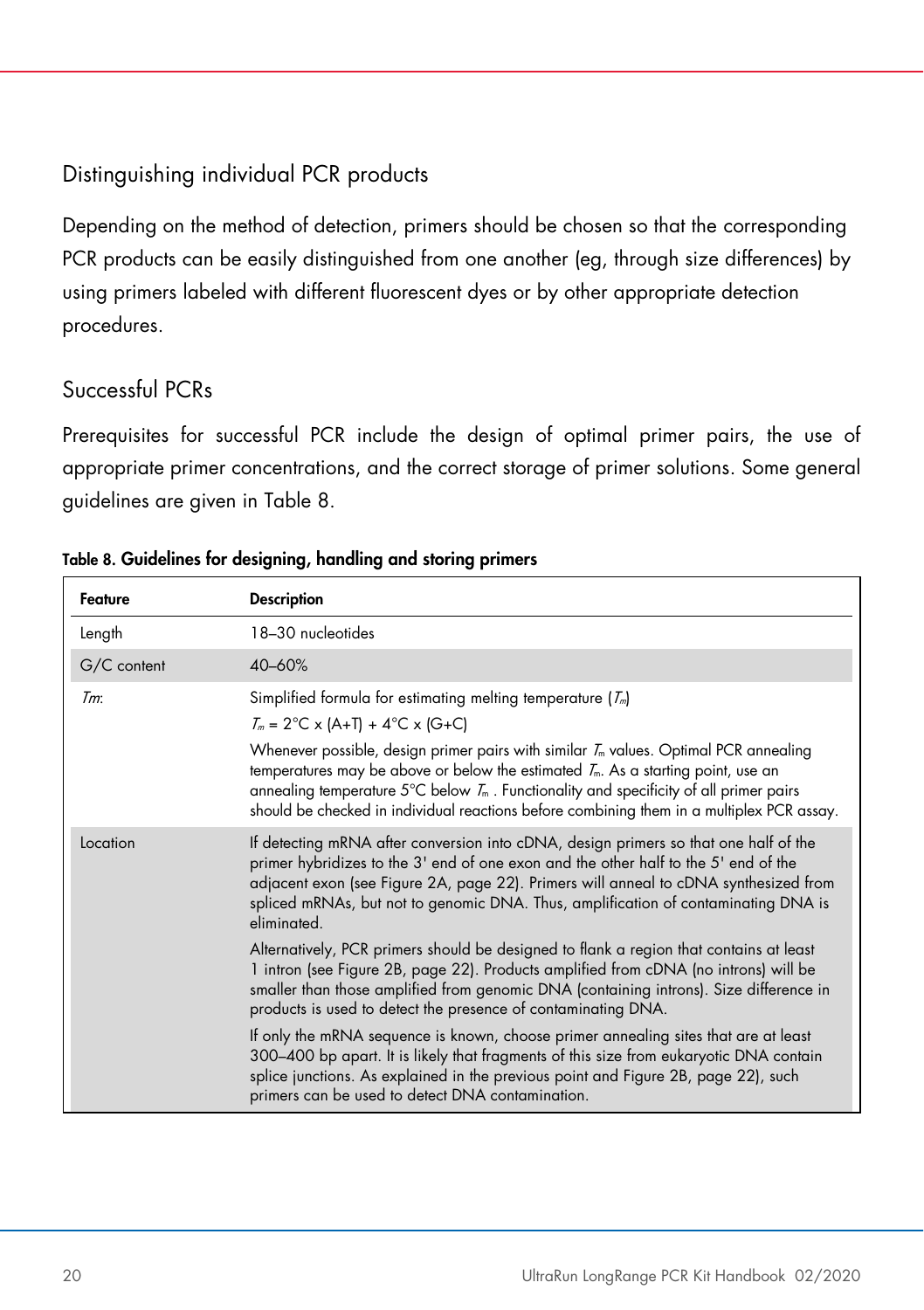| Avoid complementarity of two or more bases at the 3' ends of primer pairs to reduce<br>primer-dimer formation. |              |                                                                                                         |                                                                                                                                                                                                                                                                                                                                                                                                                                                                                                                                                                |
|----------------------------------------------------------------------------------------------------------------|--------------|---------------------------------------------------------------------------------------------------------|----------------------------------------------------------------------------------------------------------------------------------------------------------------------------------------------------------------------------------------------------------------------------------------------------------------------------------------------------------------------------------------------------------------------------------------------------------------------------------------------------------------------------------------------------------------|
| Avoid mismatches between the 3' end of the primer and the target-template sequence.                            |              |                                                                                                         |                                                                                                                                                                                                                                                                                                                                                                                                                                                                                                                                                                |
| Avoid runs of 3 or more G or C nucleotides at the 3' end.                                                      |              |                                                                                                         |                                                                                                                                                                                                                                                                                                                                                                                                                                                                                                                                                                |
| Avoid a 3'- end T. Primers with a T at the 3' end have a greater tolerance of mismatch.                        |              |                                                                                                         |                                                                                                                                                                                                                                                                                                                                                                                                                                                                                                                                                                |
| Avoid complementary sequences within a primer sequence and between the primers of<br>a primer pair.            |              |                                                                                                         |                                                                                                                                                                                                                                                                                                                                                                                                                                                                                                                                                                |
| Commercially available computer software can be used for primer design.                                        |              |                                                                                                         |                                                                                                                                                                                                                                                                                                                                                                                                                                                                                                                                                                |
|                                                                                                                |              |                                                                                                         |                                                                                                                                                                                                                                                                                                                                                                                                                                                                                                                                                                |
|                                                                                                                |              |                                                                                                         |                                                                                                                                                                                                                                                                                                                                                                                                                                                                                                                                                                |
| Molar conversions:                                                                                             |              |                                                                                                         |                                                                                                                                                                                                                                                                                                                                                                                                                                                                                                                                                                |
| Primer length                                                                                                  | $pmol/\mu g$ | 12.5 pmol<br>$(0.25 \mu M \text{ in } 25 \mu)$                                                          | 10 pmol<br>$(0.25 \mu M \text{ in } 20 \mu)$                                                                                                                                                                                                                                                                                                                                                                                                                                                                                                                   |
| 18 <sub>mer</sub>                                                                                              | 168          | 37 <sub>ng</sub>                                                                                        | 30 <sub>ng</sub>                                                                                                                                                                                                                                                                                                                                                                                                                                                                                                                                               |
| 20 <sub>mer</sub>                                                                                              | 152          | 42 <sub>ng</sub>                                                                                        | 34 <sub>ng</sub>                                                                                                                                                                                                                                                                                                                                                                                                                                                                                                                                               |
| 25 <sub>mer</sub>                                                                                              | 121          | 52 ng                                                                                                   | 41 <sub>ng</sub>                                                                                                                                                                                                                                                                                                                                                                                                                                                                                                                                               |
| 30 <sub>mer</sub>                                                                                              | 101          | 62 <sub>ng</sub>                                                                                        | 50 ng                                                                                                                                                                                                                                                                                                                                                                                                                                                                                                                                                          |
|                                                                                                                |              |                                                                                                         |                                                                                                                                                                                                                                                                                                                                                                                                                                                                                                                                                                |
|                                                                                                                |              |                                                                                                         |                                                                                                                                                                                                                                                                                                                                                                                                                                                                                                                                                                |
|                                                                                                                |              |                                                                                                         |                                                                                                                                                                                                                                                                                                                                                                                                                                                                                                                                                                |
|                                                                                                                |              | 1 $A_{260}$ unit $\equiv$ 20-30 µg/ml<br>of 0.25 µM will be optimal.<br>intake into the TE buffer used. | Spectrophotometric conversion for primers:<br>Use $0.25-1.0$ µM of each primer in PCR. For most applications, a primer concentration<br>Lyophilized primers should be dissolved in a small volume of TE buffer (10 mM Tris,<br>0.1 mM EDTA, pH 8.0) to make a concentrated stock solution. Prepare small aliquots of<br>working solutions containing 10 pmol/µl to avoid repeated thawing and freezing. For<br>microbiome studies, dissolving in DNA-free water should be considered to prevent DNA<br>Store all primer solutions at $-15$ to $-30^{\circ}$ C. |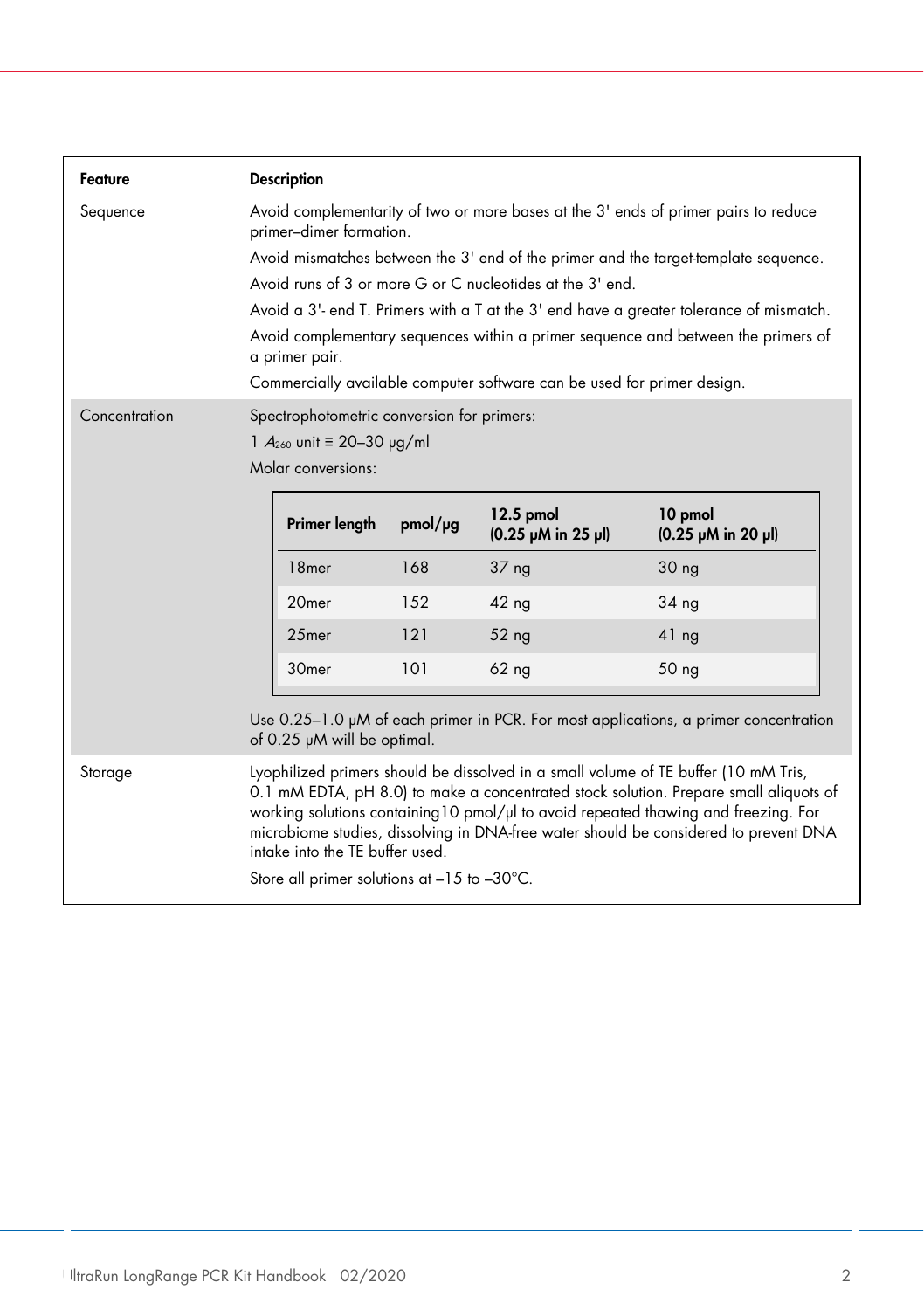

#### <span id="page-21-0"></span>Figure 2. Designing primers for PCR. Primer design to (A) eliminate or (B) detect amplification from contaminating genomic DNA.

#### Degenerate PCR primers

Occasionally, the exact nucleotide sequence of the target-template DNA will not be known, for instance, when it has been deduced from an amino acid sequence or when a family of closely related sequences is to be amplified. To amplify such templates using PCR, degenerate primers can be used. These are actually mixtures of several primers whose sequences differ at the positions that correspond to the uncertainties in the template sequence.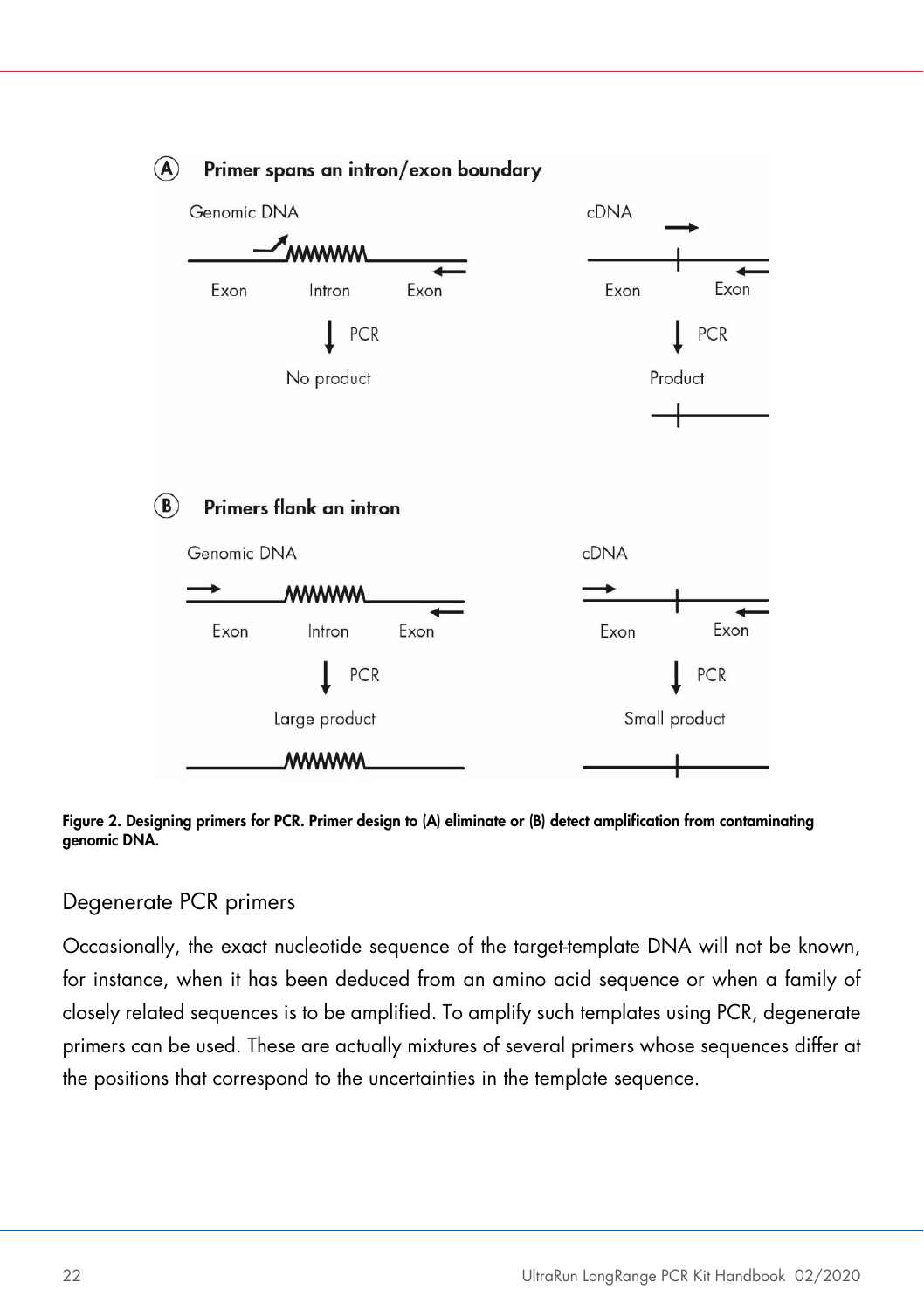<span id="page-22-1"></span>Hot-start PCR, as enabled by the UltraRun LongRange PCR Kit, often improves amplification specificity in PCR using degenerate primers by reducing the formation of nonspecific PCR products and primer–dimers. [Table 9](#page-22-0) gives recommendations to optimize PCR using degenerate primers. To help determine the best location for degenerate primers, [Table 10](#page-22-1) (page [24\)](#page-22-1) lists the codon redundancy of each amino acid.

|                        | <b>Description</b>                                                                                                                                                                                                          |                                                                               |                                 |                                              |
|------------------------|-----------------------------------------------------------------------------------------------------------------------------------------------------------------------------------------------------------------------------|-------------------------------------------------------------------------------|---------------------------------|----------------------------------------------|
| Sequence               | Avoid degeneracy in the 3 nucleotides at the 3' end. If possible, use Met- or<br>Trp-encoding triplets at the 3' end.                                                                                                       |                                                                               |                                 |                                              |
|                        | To increase primer-template binding efficiency, reduce degeneracy by allowing<br>mismatches between the primer and template, especially towards the 5' end (but not<br>at the 3' end).                                      |                                                                               |                                 |                                              |
|                        |                                                                                                                                                                                                                             | Try to design primers with less than 4-fold degeneracy at any given position. |                                 |                                              |
| PCR conditions         | When optimizing two-step PCR using degenerate primers, modify PCR conditions in<br>the following order.                                                                                                                     |                                                                               |                                 |                                              |
| Primer concentration   | First, try a primer concentration of 0.25 $\mu$ M. If this primer concentration results in<br>poor PCR amplification, increase the primer concentration in increments of 0.2 µM<br>until satisfactory results are obtained. |                                                                               |                                 |                                              |
| Template concentration |                                                                                                                                                                                                                             | Increase starting template amount (up to $1 \mu g$ ).                         |                                 |                                              |
| Annealing temperature  | Reduce annealing temperature in steps of 2°C.                                                                                                                                                                               |                                                                               |                                 |                                              |
| Concentration          | Spectrophotometric conversion for primers:                                                                                                                                                                                  |                                                                               |                                 |                                              |
|                        | 1 $A_{260}$ unit $\equiv$ 20-30 µg/ml.<br>Molar conversions:                                                                                                                                                                |                                                                               |                                 |                                              |
|                        | Primer length                                                                                                                                                                                                               | $pmol/\mu g$                                                                  | 12.5 pmol<br>(0.25 µM in 25 µl) | 10 pmol<br>$(0.25 \mu M \text{ in } 20 \mu)$ |
|                        | 18 <sub>mer</sub>                                                                                                                                                                                                           | 168                                                                           | 37 <sub>ng</sub>                | 30 <sub>ng</sub>                             |
|                        | 20mer                                                                                                                                                                                                                       | 152                                                                           | 42 <sub>ng</sub>                | 34 <sub>ng</sub>                             |
|                        |                                                                                                                                                                                                                             |                                                                               |                                 |                                              |
|                        | 25mer                                                                                                                                                                                                                       | 121                                                                           | 52 ng                           | 41 <sub>ng</sub>                             |

<span id="page-22-0"></span>Table 9. Guidelines for the design and use of degenerate primers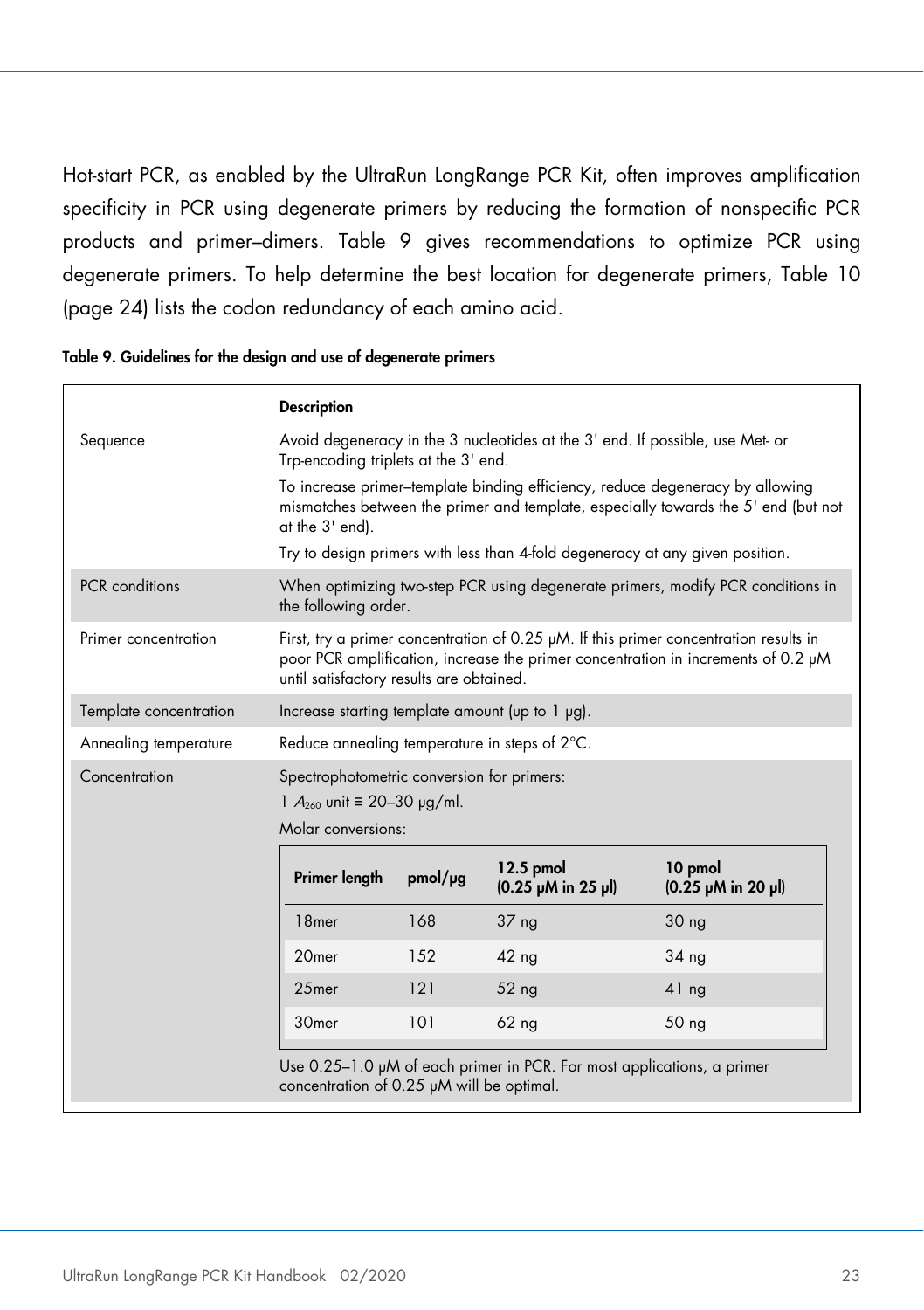#### Table 10. Codon redundancy

| Amino acid                                  | Number of codons |
|---------------------------------------------|------------------|
| Met, Trp                                    |                  |
| Cys, Asp, Glu, Phe, His, Lys, Asn, Gln, Tyr | $\overline{2}$   |
| lle                                         | 3                |
| Ala, Gly, Pro, Thr, Val                     | 4                |
| Leu, Arg, Ser                               | 6                |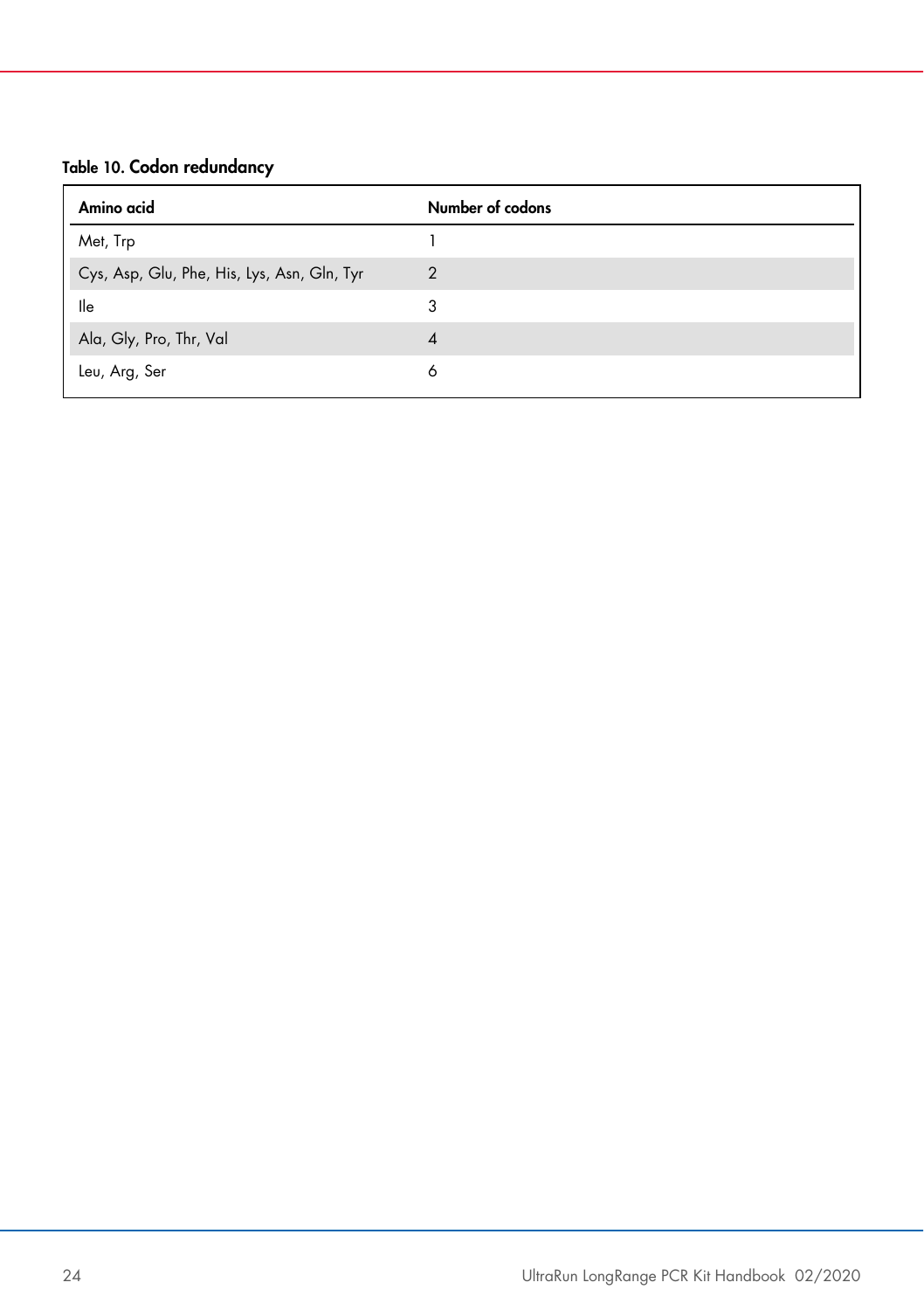### <span id="page-24-0"></span>Appendix C: Sensitive PCR Assays

PCR can be performed to amplify and detect just a single copy of a nucleic acid sequence. However, amplification of such a low number of target sequences is often limited by the generation of nonspecific PCR products and primer–dimers. The combination of DNA Polymerase and PCR Buffer in the UltraRun LongRange Master Mix increases specificity both at the start of and during PCR. Thus, the UltraRun LongRange Master Mix is well suited to such challenging and highly sensitive PCR assays.

#### Touchdown PCR

<span id="page-24-1"></span>Touchdown PCR uses a cycling program with varying annealing temperatures. It is a useful method to increase the specificity of PCR. The annealing temperature in the initial PCR cycle should be  $5-10^{\circ}$ C above the  $T_m$  of the primers. In subsequent cycles, the annealing temperature is decreased in steps of 1–2°C per cycle until a temperature is reached that is equal to, or  $2-5^{\circ}$ C below, the  $\mathcal{T}_m$  of the primers. Touchdown PCR enhances the specificity of the initial primer–template duplex formation and hence the specificity of the final PCR product. To program your thermal cycler for touchdown PCR, refer to the manufacturer's instructions.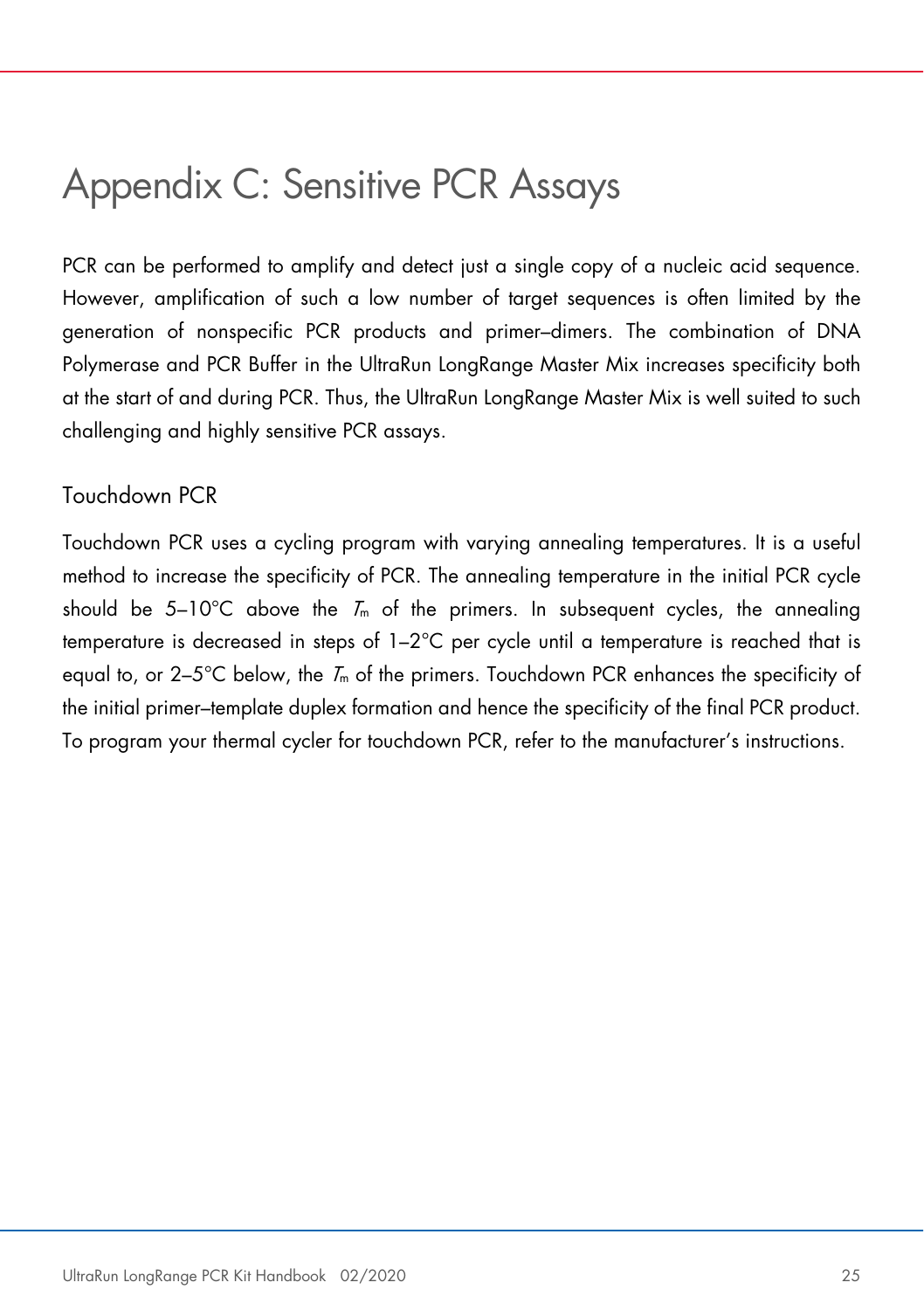### <span id="page-25-0"></span>Appendix D: Purification of PCR Products

After amplification, the PCR sample contains a complex mixture of specific PCR products and residual reaction components, such as primers, unincorporated nucleotides, enzymes, salts, mineral oil, and possibly nonspecific amplification products. Before the specific PCR products can be used in subsequent experiments, it is often necessary to remove these contaminants. The QIAquick® and MinElute® systems offer a quick and easy method for purifying the final PCR products. For more information about QIAquick or MinElute products, please visit www.qiagen.com.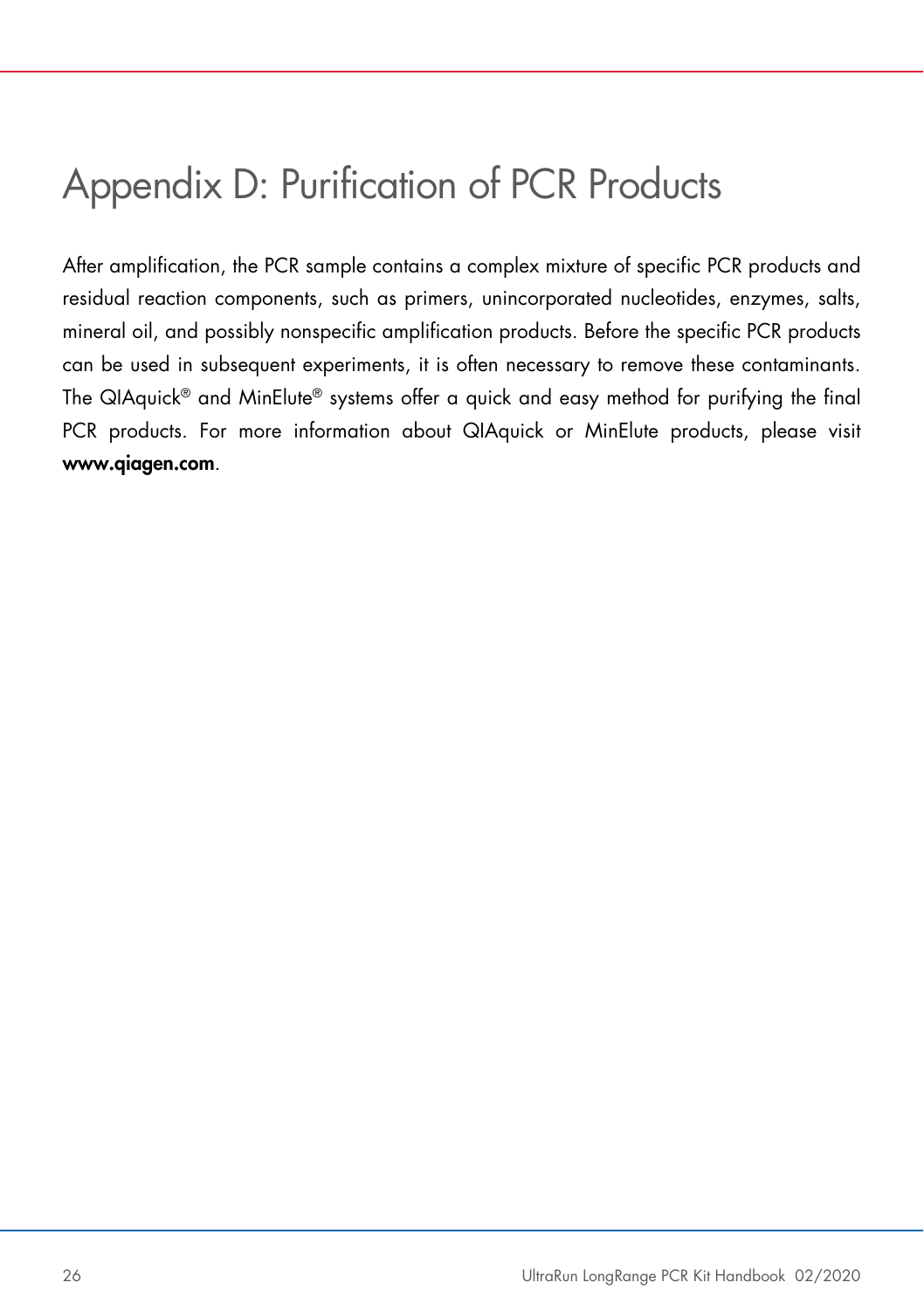### <span id="page-26-1"></span><span id="page-26-0"></span>Appendix E: Controlling Contamination

#### General control of nucleic acid contamination

It is extremely important to include at least 1 negative control in every round of PCR. This control contains no added template nucleic acid, which allows detection of possible contamination of the reaction components.

### General physical precautions

Separate the working areas for setting up PCR amplifications and RNA and DNA handling, including the addition of starting template, PCR product analysis, or plasmid preparation. Ideally, use separate rooms.

Use a separate set of pipettes for the PCR Master Mix. Use of pipette tips with hydrophobic filters is strongly recommended.

Prepare and freeze small aliquots of primer solutions. Use of DNA-free water is strongly recommended.

In case of contamination, laboratory benches, apparatus, and pipettes can be decontaminated by cleaning them with 10% (v/v) commercial bleach solution. Afterwards, the benches and pipettes should be rinsed with distilled water.

For 16S or 18S PCR amplification reactions, we recommend setting up in UV cabinets. All surfaces should be UV decontaminated prior to working. All used accessories, for example, pipettes, racks and PCR disposables, should be dedicated for this particular use and should remain in the PCR cabinet. Please refer to standard publications for further recommendations.

#### General chemical precautions

PCR stock solutions can also be decontaminated using UV light. However, this method is laborious, and its efficiency is difficult to control and cannot be guaranteed. We recommend storing solutions in small aliquots and using fresh aliquots for each PCR.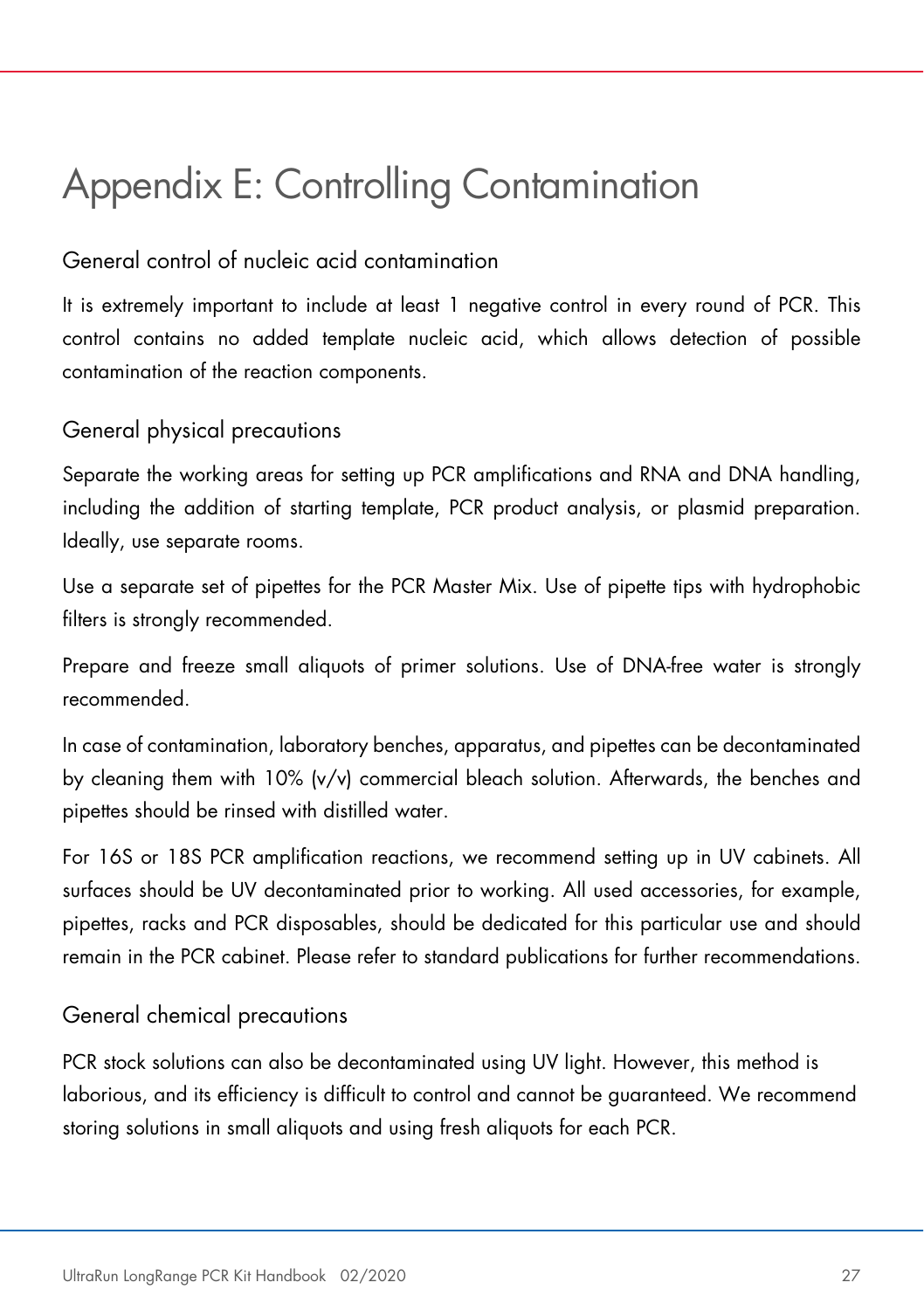# Ordering Information

| Product                                                                  | <b>Contents</b>                                                                                                                      | Cat. no. |
|--------------------------------------------------------------------------|--------------------------------------------------------------------------------------------------------------------------------------|----------|
| UltraRun LongRange<br><b>PCR Kit(100)</b>                                | For 100 x 20 µl PCR reactions: master mix kit<br>for ultrafast hot-start mediated long range PCR<br>permitting moderate multiplexing | 206442   |
| UltraRun LongRange<br><b>PCR Kit(500)</b>                                | For 500 x 20 µl PCR reactions: master mix kit<br>for ultrafast hot-start mediated long range PCR<br>permitting moderate multiplexing | 206444   |
| <b>Related products</b>                                                  |                                                                                                                                      |          |
| <b>UCP HiFidelity PCR</b><br>Kit(100)                                    | For 100 x 25 µl PCR reactions: ultra-clean<br>production master mix for high fidelity hot-start<br>PCR and microbiome applications   | 202742   |
| <b>UCP HiFidelity PCR</b><br>Kit(500)                                    | For 500 x 25 µl PCR reactions: ultra-clean<br>production master mix for high fidelity hot-start<br>PCR and microbiome applications   | 202744   |
| <b>UCP Multiplex PCR</b><br>Kit(100)                                     | For 100 x 20 µl PCR reactions: ultra-clean<br>production master mix for multiplex hot-start<br>PCR and microbiome applications       | 206742   |
| <b>UCP Multiplex PCR</b><br>Kit(500)                                     | For 500 x 20 µl PCR reactions: ultra-clean<br>production master mix for multiplex hot-start<br>PCR and microbiome applications       | 206744   |
| AllPrep DNA/mRNA<br>Nano                                                 | For 12 parallel isolations of mRNA and gDNA<br>from low biomass input samples                                                        | 80272    |
| QIAquick PCR Purification Kit - for direct purification of PCR fragments |                                                                                                                                      |          |
| <b>QIAquick PCR</b><br><b>Purification Kit</b><br>(50)                   | For purification of 50 PCR reactions:<br>50 QIAquick Spin Columns, Buffers,<br>Collection Tubes (2 ml)                               | 28104    |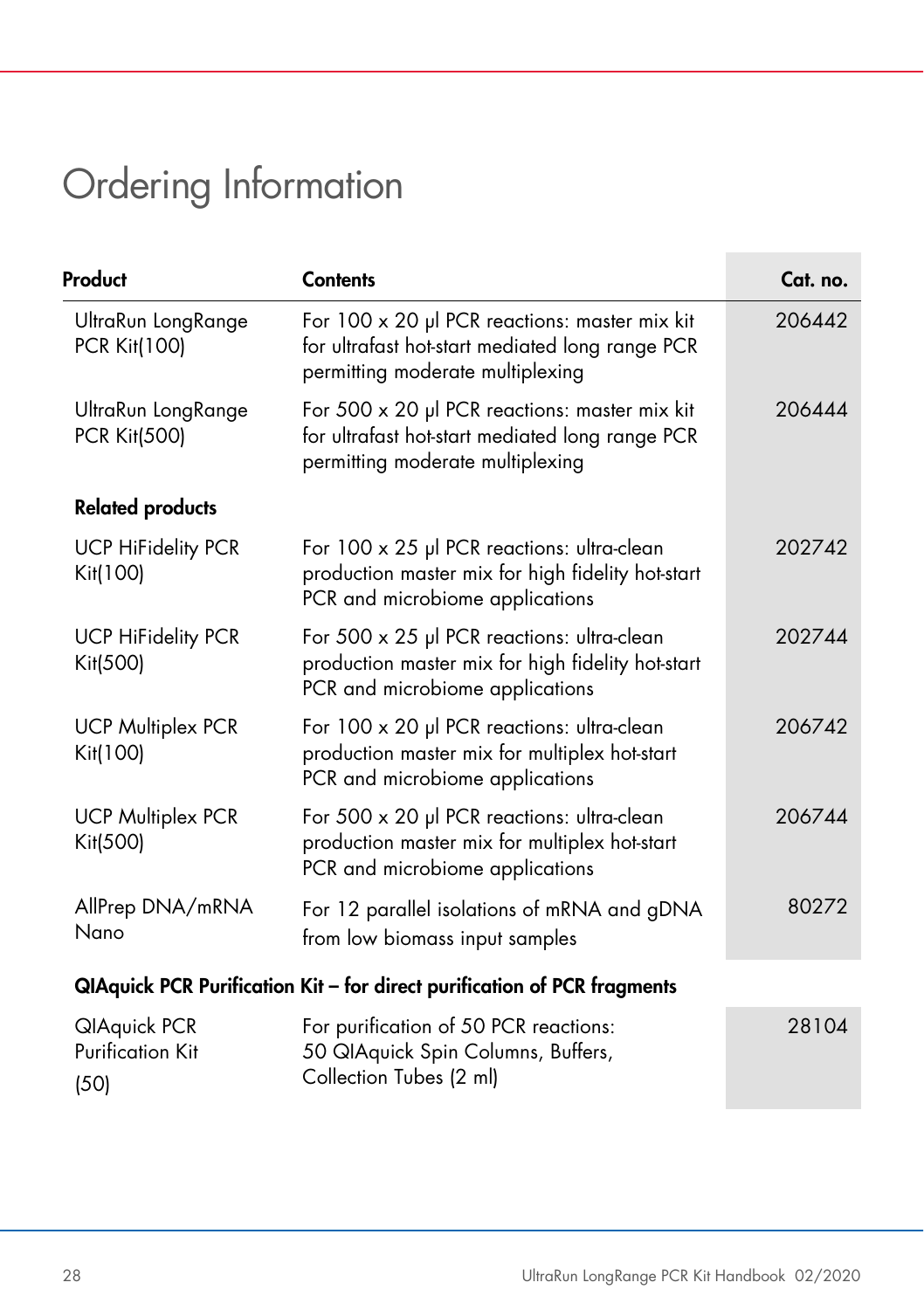| Product                                                                                       | <b>Contents</b>                                                                                                                                                                                           | Cat. no. |  |
|-----------------------------------------------------------------------------------------------|-----------------------------------------------------------------------------------------------------------------------------------------------------------------------------------------------------------|----------|--|
| MinElute PCR Purification Kit – for purification of PCR products (70 bp – 4kb) in low elution |                                                                                                                                                                                                           |          |  |
| volumes                                                                                       |                                                                                                                                                                                                           |          |  |
| MinElute PCR<br><b>Purification Kit</b><br>(50)                                               | 50 MinElute Spin Columns, Buffers,<br>Collection Tubes (2 ml)                                                                                                                                             | 28004    |  |
| <b>DNeasy PowerSoil Pro</b><br>Kit (50)                                                       | For 50 preps: Isolation of microbial genomic<br>DNA from all soil types                                                                                                                                   | 47014    |  |
| <b>DNeasy PowerSoil Pro</b><br>Kit (250)                                                      | For 250 preps: Isolation of microbial genomic<br>DNA from all soil types                                                                                                                                  | 47016    |  |
| QIAamp UCP DNA<br>Micro Kit (50)                                                              | For 50 preps: Ultraclean DNA purification from<br>small sample volumes                                                                                                                                    | 56204    |  |
| QIAamp UCP<br>Pathogen Mini Kit (50)                                                          | For 50 preps: Microbial DNA purification from<br>whole blood, swabs, cultures and body fluids                                                                                                             | 50214    |  |
| QIAgility® System<br>HEPA/UV (incl. PC)                                                       | Robotic workstation for automated PCR setup<br>(with UV light and HEPA filter), notebook<br>computer and QIAgility Software: includes<br>installation and training, 1-year warranty on<br>parts and labor | 9001532  |  |

For up-to-date licensing information and product-specific disclaimers, see the respective QIAGEN kit handbook or user manual. QIAGEN kit handbooks and user manuals are available at www.qiagen.com or can be requested from QIAGEN Technical Services or your local distributor.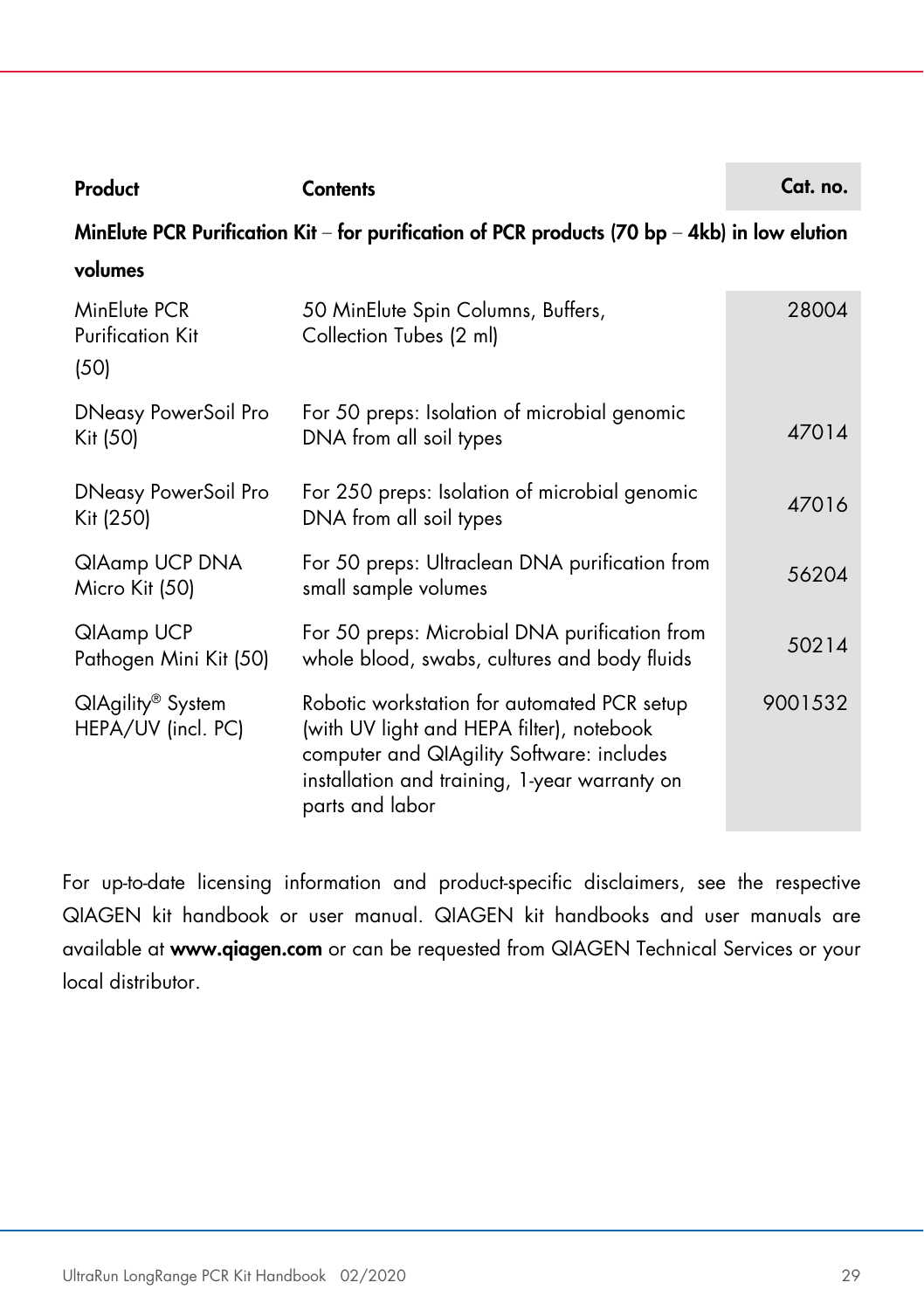**Notes**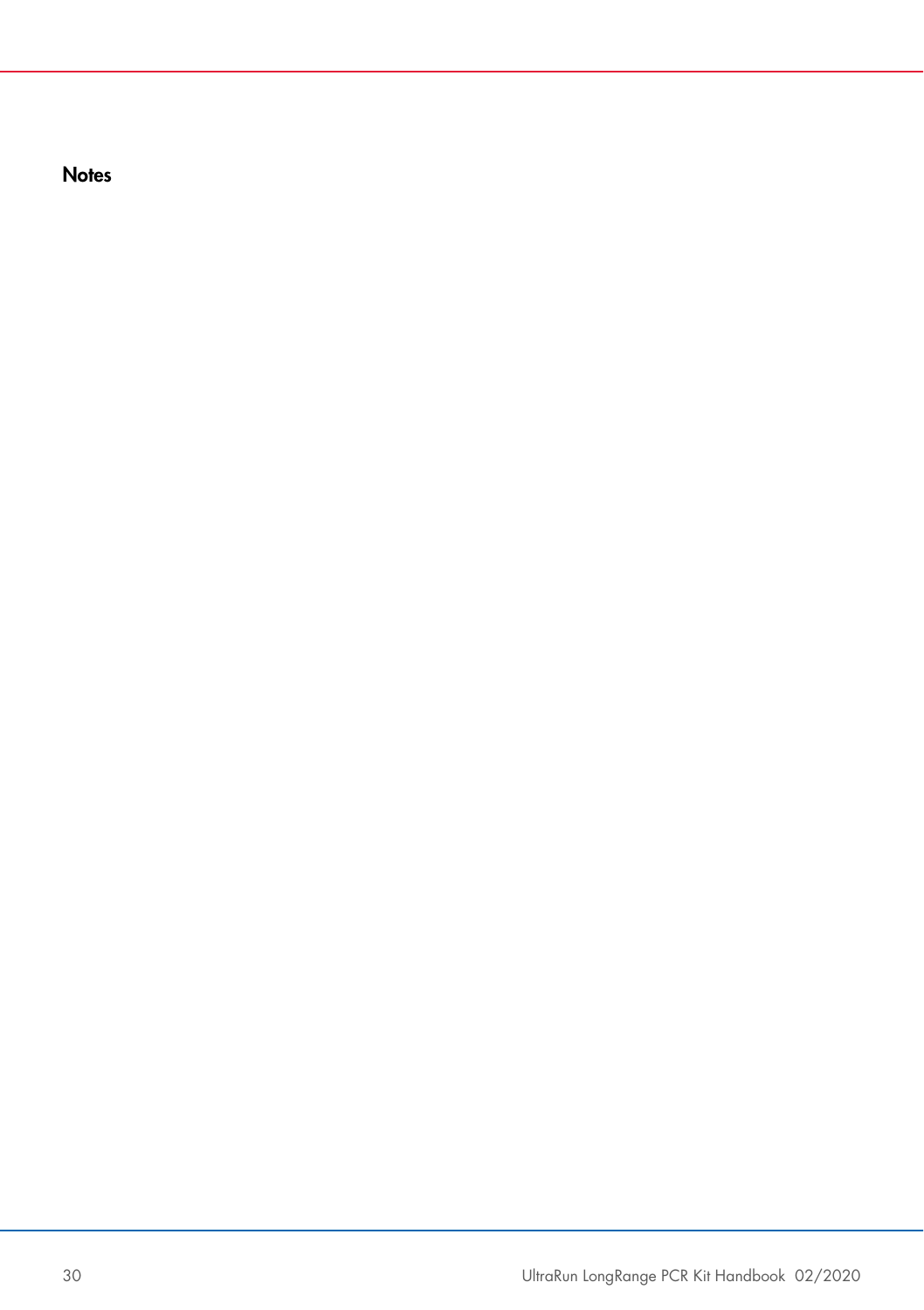### <span id="page-30-0"></span>Revision History

| <b>Date</b> | Changes         |
|-------------|-----------------|
| 02/2020     | Initial release |

#### Limited License Agreement for UltraRun LongRange PCR Kit

Use of this product signifies the agreement of any purchaser or user of the product to the following terms:

- 1. The product may be used solely in accordance with the protocols provided with the product and this handbook and for use with components contained in the kit only. QIAGEN grants no license under any of its intellectual property to use or incorporate the enclosed components of this kit with any components not included within this kit except as described in the protocols provided with the product, this handbook, and additional protocols available at www.qiagen.com. Some of these additional protocols have been provided by QIAGEN users for QIAGEN users. These protocols have not been thoroughly tested or optimized by QIAGEN. QIAGEN neither guarantees them nor warrants that they do not infringe the rights of third-parties.
- 2. Other than expressly stated licenses, QIAGEN makes no warranty that this kit and/or its use(s) do not infringe the rights of third-parties.
- 3. This kit and its components are licensed for one-time use and may not be reused, refurbished, or resold.
- 4. QIAGEN specifically disclaims any other licenses, expressed or implied other than those expressly stated.
- 5. The purchaser and user of the kit agree not to take or permit anyone else to take any steps that could lead to or facilitate any acts prohibited above. QIAGEN may enforce the prohibitions of this Limited License Agreement in any Court, and shall recover all its investigative and Court costs, including attorney tees, in any action<br>to enforce this Limited License Agreement or any of i

#### For updated license terms, see www.qiagen.com.

This product is licensed from Bio-Rad Laboratories, Inc., under U.S. Pat. Nos. 6,627,424, 7,541,170, 7,560,260 and corresponding patents in other countries for use solely in DNA sequencing, DNA micro-array, and conventional PCR applications, including pre-amplification steps that are required for such applications, in the life science research and in-vitro diagnostics fields but not real-time PCR or digital PCR.

This product is licensed from University of Newcastle Upon Tyne under EPO Patent No. 1463809B1 and Australian Patent No. AU2003226543.

Trademarks: QIAGEN®, Sample to Insight®, QIAamp®, QIAgility®, QIAprep®, QIAquick®, DNeasy®, MinElute®, Q-Solution® UltraRun® (QIAGEN Group). MAXYMum Recovery®, Axygen® (Axygen Inc.); LoBind®, Eppendorf® (Eppendorf AG), Registered names, trademarks, etc. used in this document, even when not specifically marked as such, are not to be considered unprotected by law.

02/2020 HB-2686-001 © 2020 QIAGEN, all rights reserved.